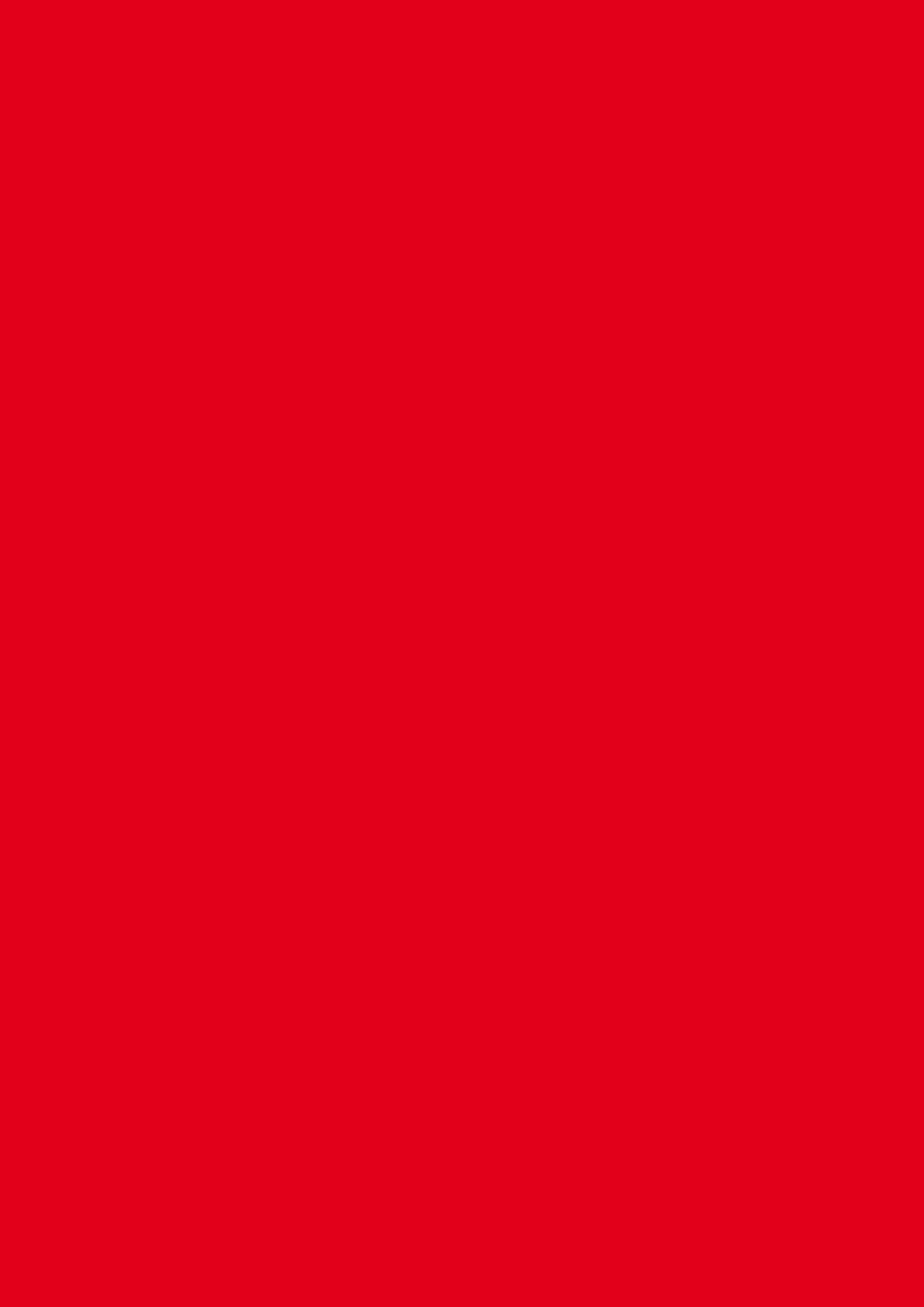### **Contents**

Acronyms (page 4)

- 1 Introduction (page 7) Letter from the Head of Mission
- 2 Summary (page 8)
- 3 Background (page 9)

#### 4 Project Overview (page 10)

- 4.1 Voluntary Counselling and Testing
- 4.2 Antiretroviral Treatment & Opportunistic Infections
- 4.3 Medical Supplies
- 4.4 Prevention of Mother To Child Transmission
- 4.5 Training & Mentorship
- 4.6 Community Activities
- 4.7 Monitoring and Evaluation
- 4.8 Networking and Collaboration
	- 5 Impact (page 17)
	- 6 Best Practices (page 24)
	- 7 Handover of the Project (page 25)
	- 8 **Conclusions** (page 26)
	- 9 Recommendations (page 27)
- 9.1 **Decentralization**
- 9.2 Integration
- 9.3 Boost simplification
- 9.4 Free access for the treatment of OI's and other services
- 9.5 Community involvement
- 9.6 Stability of funding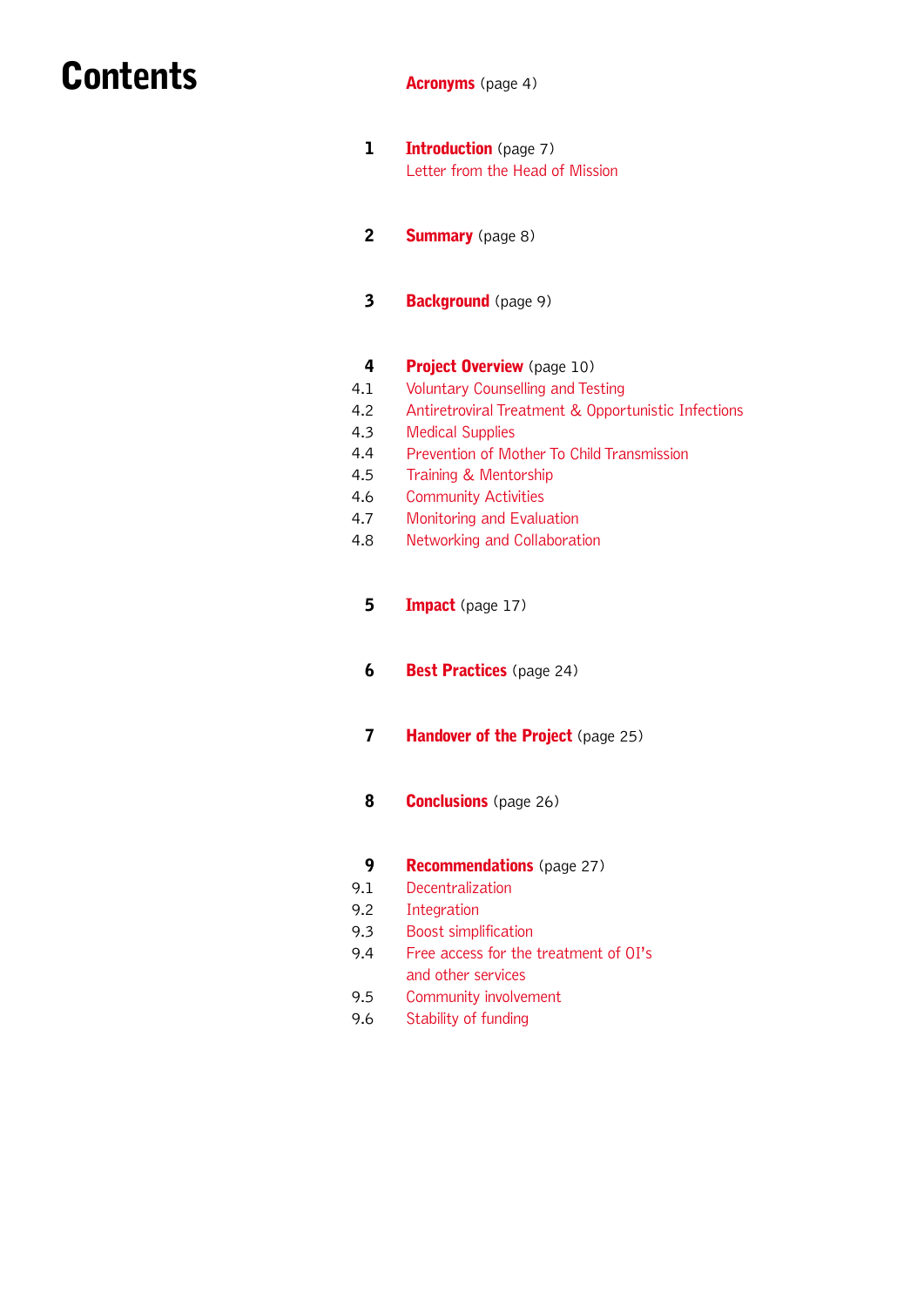### Acronyms

**AIDS** Acquired Immune Deficiency Syndrome **ANC** Antenatal Care **ART** Antiretroviral Treatment **ARV** Antiretroviral **CAN** Communication, Advocacy and Networking CCC Comprehensive Care Centre **CO** Clinical Officer **DHMT** District Health Management Team **FDC** Fixed Dose Combination GoK Government of Kenya **HAART** Highly Active Antiretroviral Therapy **HIV** Human Immune Deficiency Virus **HR** Human Resources **HTC** HIV Testing and Counselling IEC Information, Education and Communication **MoH** Ministry of Health MSF Médecins sans Frontières **MSF OCBA** MSF Operational Centre Barcelona Athens NASCOP National AIDS and STIs Control Programme **NIMART** Nurse Initiated and Managed ART **NGO** Non-governmental Organisation **OI** Opportunistic Infection **PCR** Polymerase Chain Reaction PEPFAR US President's Emergency Plan for AIDS Relief **PHC** Primary Health Care **PITC** Provider Initiated Testing and Counselling **PLWH** People Living with HIV **PMTCT** Prevention of Mother to Child Transmission **RHF** Rural Health Facilities **SGBV** Sexual and Gender Based Violence **VCT** Voluntary Counselling and Testing WHO World Health Organisation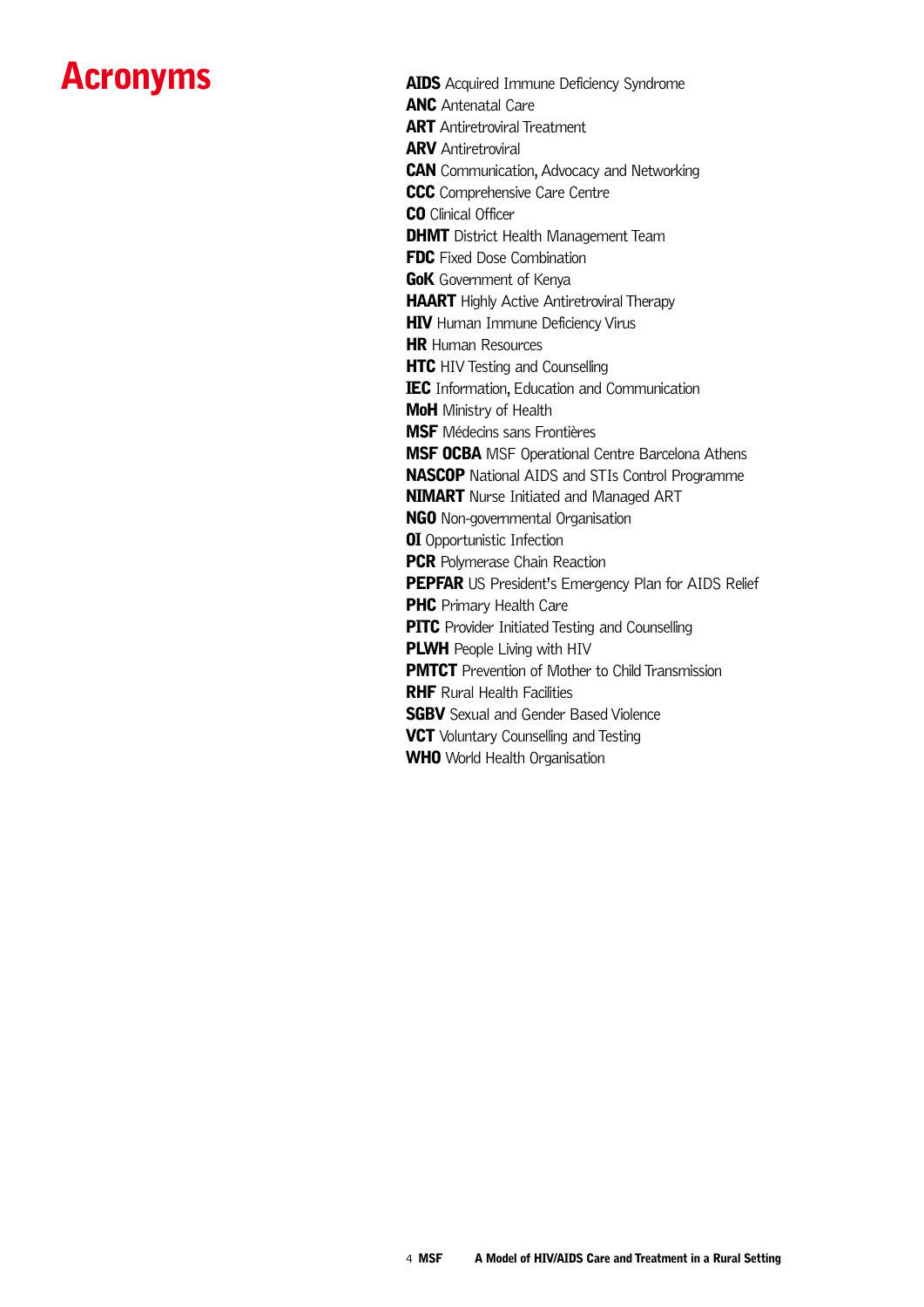### —1 Letter from HoM

Dear Colleagues,

It is with pride and satisfaction that I deliver to all of you this report as a summary of the successes and challenges experienced throughout our 10 years in the HIV/AIDS project in Busia, Western Kenya.

MSF intervened in the HIV /AIDS Kenyan epidemic at a time when there were no other actors and the MoH was unable to cope with the situation. MSF with its HIV/AIDS interventions around the world has demonstrated the feasibility of offering HIV care and treatment services in both rural and urban, poor resource settings.

A lot of progress has been made in the access to HIV care and treatment in Kenya. To date, 320, 000 adults and 29, 000 children are receiving ARVs in the country. A total of 950 facilities offer adult HIV care services and 700 health facilities are offering paediatric HIV care services. This growth has been attributed to several actors combining resources so as to support the Ministry of Health in the provision of HIV care services.

Nevertheless the challenges remain huge. Today, 40% of people in need are still unable to access ARV treatment. When new WHO criteria to receive ARV therapy are applied the gap will grow bigger.

More over, in the international arena, the progress made in HIV care is under threat due to a lack of funding. Some of the key donors are scaling down their direct support to HIV/AIDS interventions and governments are unable to meet the funding needs for their country. A lack of generic drugs for emerging, less toxic regimens limits access to treatment while other ARV regimens are expensive. This should warrant that efforts are doubled to maintain the successes achieved until now and guarantee the continuation of services to those people in need.

Through the Busia project we have been able to establish a model of HIV/AIDS care and treatment in a rural setting. Originally it was planned that the MoH would continue the services supported by MSF, however, ultimately the project had to be handed over to another international partner.

MSF is still active in the fight against HIV/AIDS and is at the forefront in advocating for free access to treatment for PLWH, reduced prices for new drugs and continued funding for HIV care and treatment in resource limited countries.

Elena Velilla *Head of Mission MSF Spain Kenya Mission*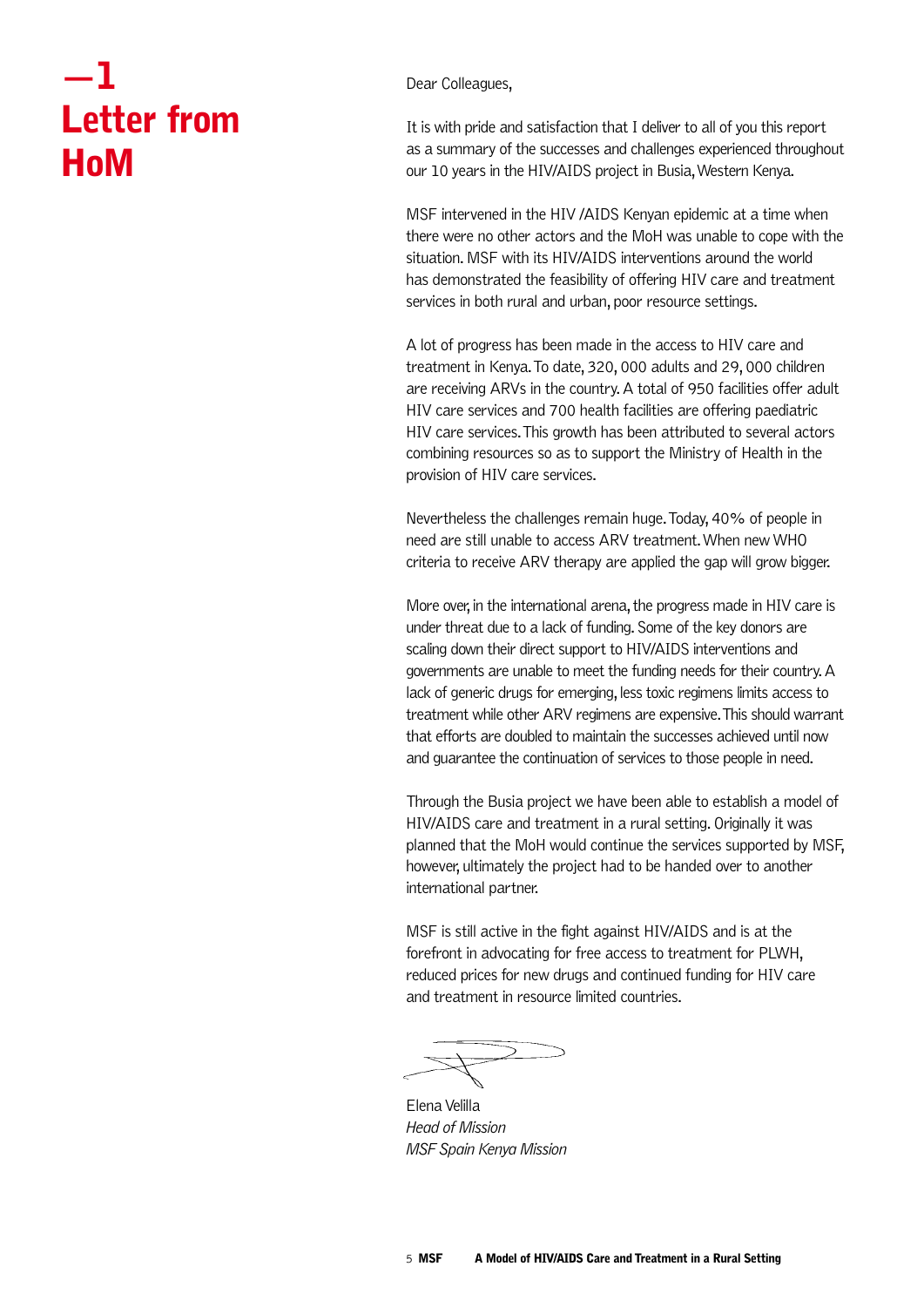

Health Centre / ARV site

Dispensary, PMTCT site

- 1 Busia District Hospital ARV Site AMPATH
- 2 Sioport District Hospital ARV Site **MSF**
- Port Victoria 3 District Hospital ARV Site AMPATH
- 4 Khunyangu District Hospital ARV Site AMPATH
- 5 Holy Family Priv. Hospital ARV Site CMMB/AIDS Relief
- Mukhobola 6 Sub District Hospital ARV Site AMPATH
- Matayos 7 Health Center ARV Site APHIA II
- Nambale 8 Health Centre ARV Site AMPATH
- Bumala B 9 Health Centre ARV Site AMPATH
- Lupida 10 Health Center MOH/AMPATH
- Rukala 11 Dispensary MOH/AMPATH
- 12 Bulwani Dispensary MOH/AMPATH
- 13 Madende Dispensary MOH/AMPATH
- 14 Nangina Dispensary MOH

2

3

11

12

6

1

7

5

14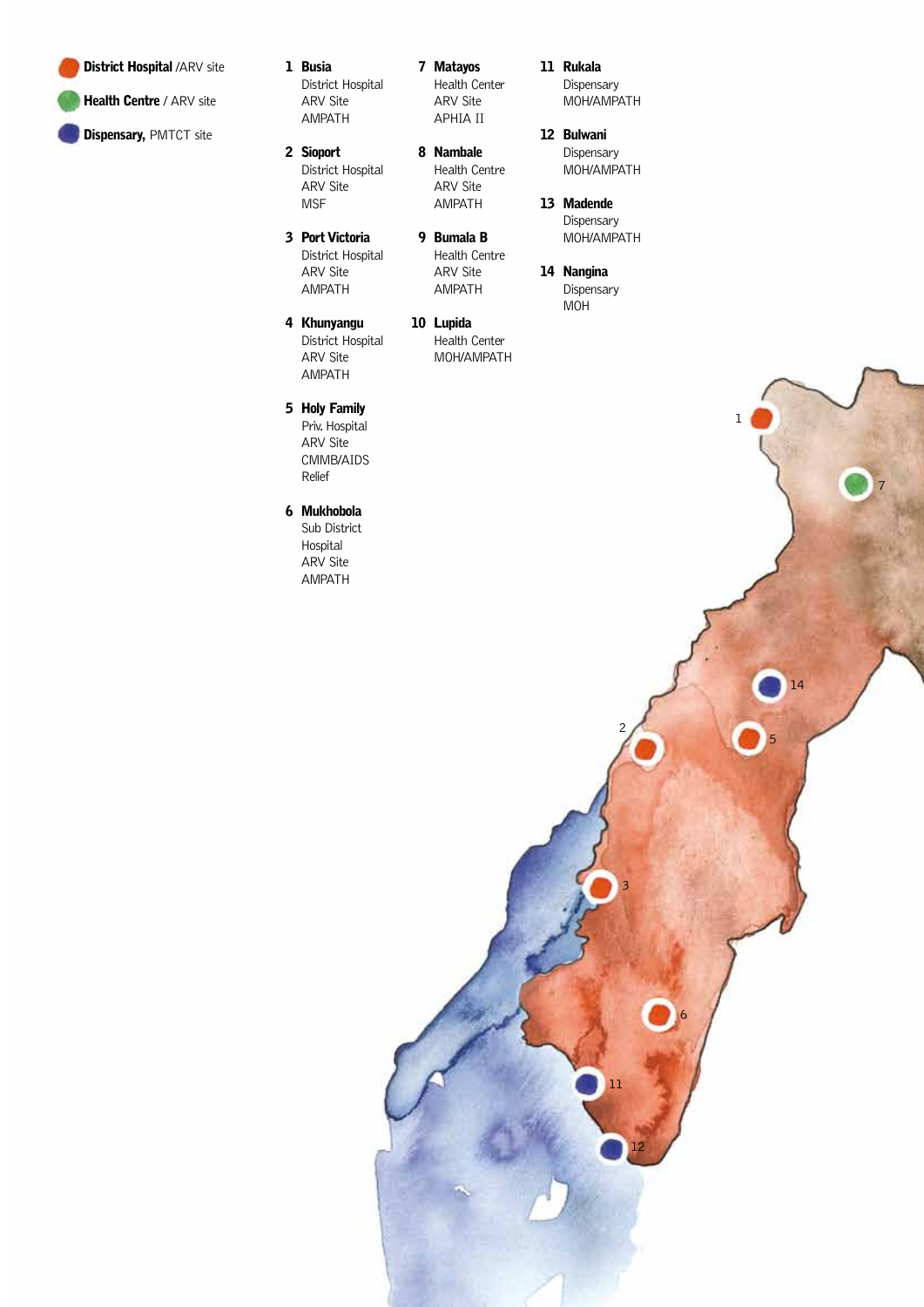#### Medical Intervention

MSF was present in 4 District Hospitals,1 SubDistrict Hospital, 4 Health Centers and 4 Dispensaries in which the folllowing services were provided: Counselling and testing services, Antiretroviral Therapy and OI's, PMTCT, Trainning and Mentorship of the health staff.









 $\circ$ 

10

13

#### HBC Programme

4

8

This programme provided health care services to PLWH in their home set up and linked them with Health Facilities.



#### CAN Programme

PLWH activities supported the trainning and involvement of PLWH, peer educators and suppport groups. Community activities raised awareness about HIV/AIDS in the communities.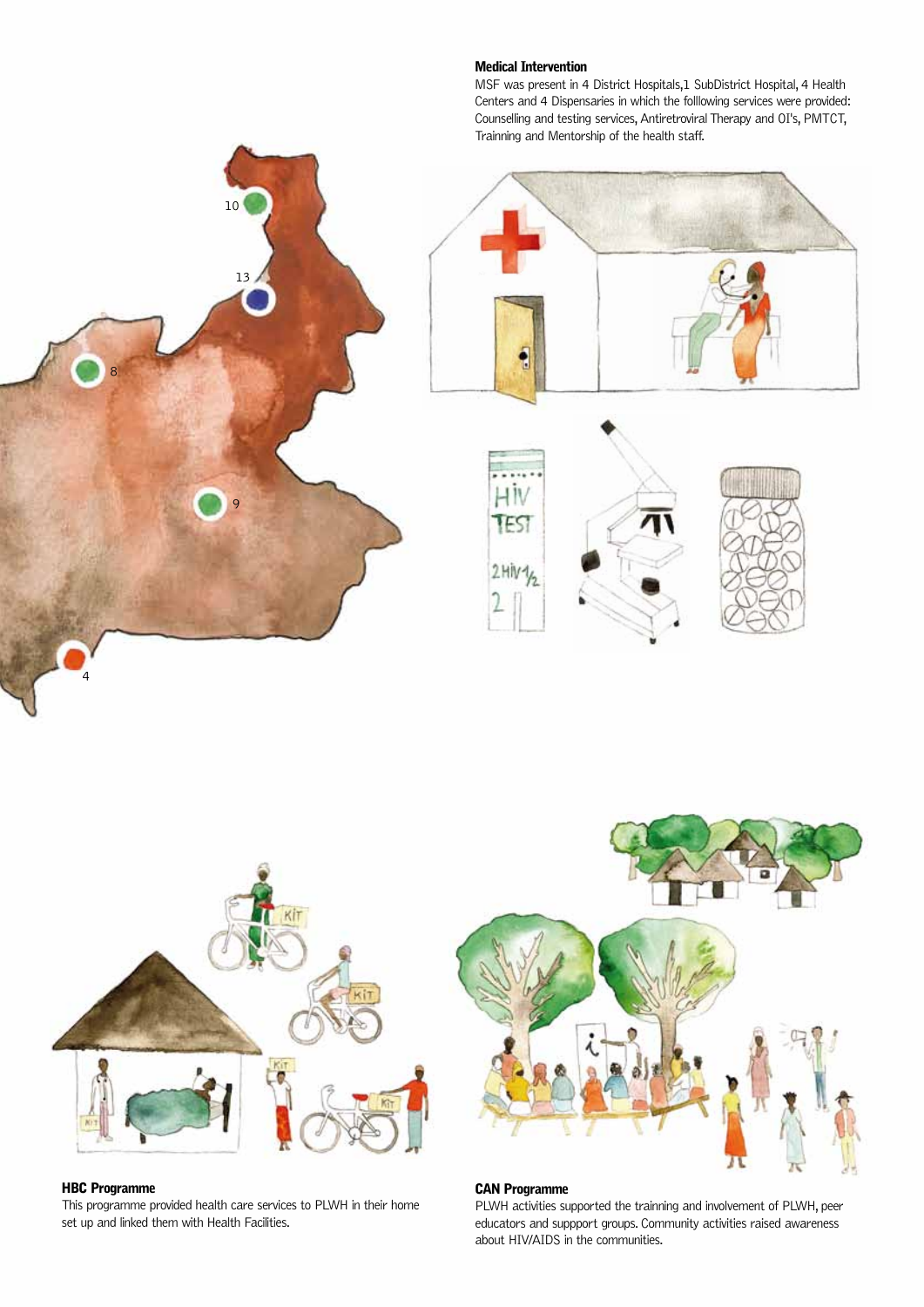### $-2$ **Summary**







MSF Spain has been present in Kenya since 1992, working in a variety of emergency programmes. These programmes have focused on victims of violence, displaced populations due to ethnic conflicts, nutritional programs in the arid and semi arid areas of North Eastern Province, response to disease outbreaks, intervention in floods, urban health programmes and HIV/AIDS.

Following a high HIV prevalence and low intervention from health actors, the MSF Spain HIV/AIDS project was implemented in the year 2000 in close collaboration with the Ministry of Health (MoH).

The overall objective of the project was to reduce HIV/AIDS transmission and related morbidity and mortality in Busia District, Western Province of Kenya.

For the first 3 years MSF focused on preventative and palliative care for already identified people living with HIV (PLWH). Then in 2003, MSF introduced antiretrovirals (ARVs) to the Busia District Hospital which then became the first HIV care site to provide antiretroviral treatment (ART) and prevention of mother to child transmission (PMTCT) services in Western province. Over the following years HIV care was decentralised to rural health facilities where PMTCT and ART services were offered.

Integration of HIV care and treatment into primary health care (PHC) services and the project's extensive community component were successful at expanding the number of PLWH who had access to HIV care services and at reducing associated stigma and discrimination.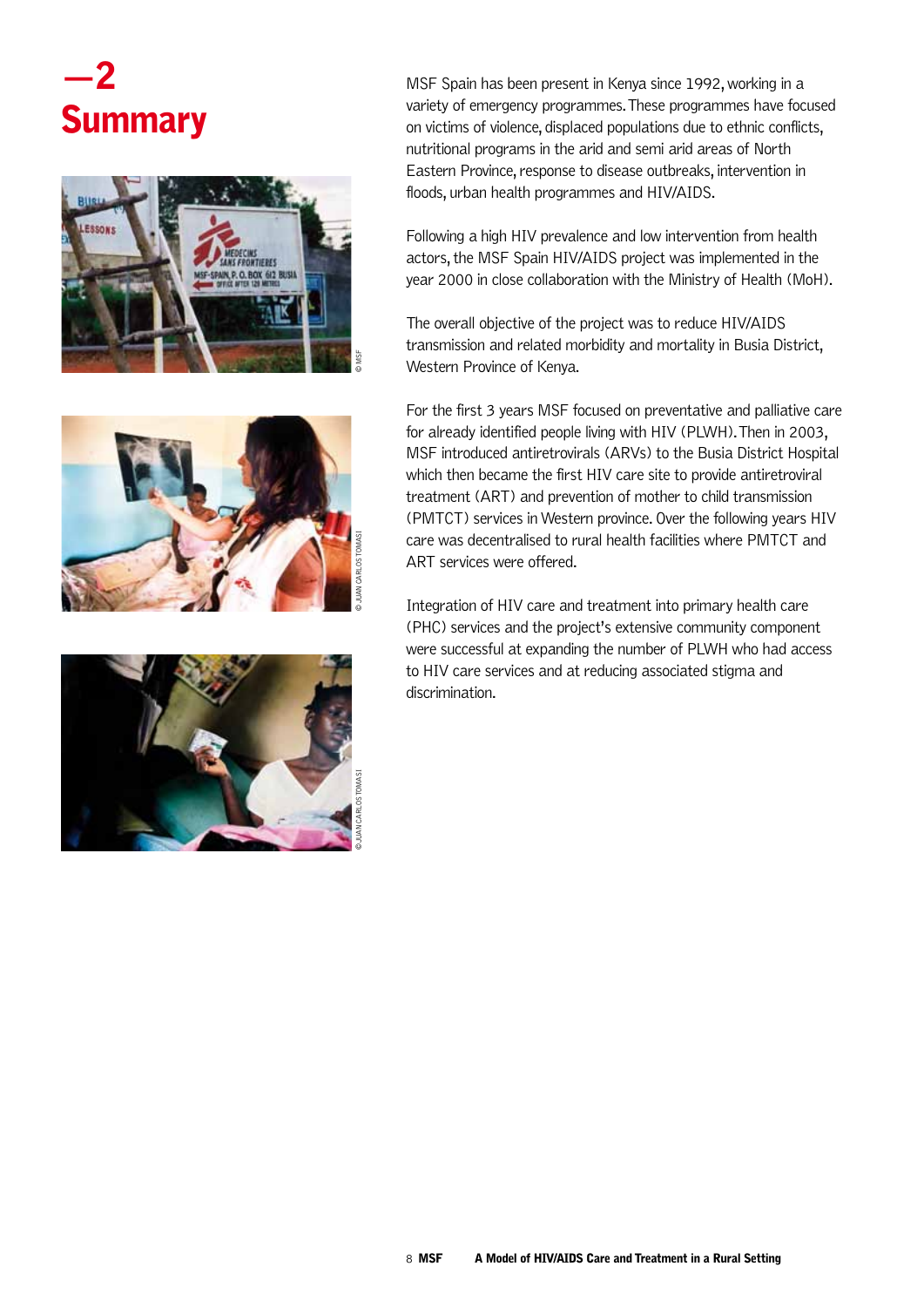### —3 **Background**



Map of Kenya

In 1999, the Kenyan government declared HIV/AIDS a national disaster and a public health emergency that exceeded the Kenyan government's ability to cope adequately with limited resources.

National HIV prevalence based on ANC sentinel surveillance sites was estimated at 21% in 1998. AIDS related mortality and morbidity were high and the health sector was overstretched with around 50% of all admissions being for AIDS related conditions. At that time no ART was available.

It was in this context and following a situational analysis of the impact of the HIV epidemic in Kenya that MSF Spain decided to open the Busia HIV Prevention and Care project in the year 2000. The Busia population was one of the most affected populations at that time.

Busia District is situated in Western Province, bordering Uganda and Lake Victoria. The 2009 projected population for greater Busia was 503,802.

Over time Busia District was divided into the four districts of Busia, Samia, Bunyala and Butula. These districts are collectively referred to as the Greater Busia District which was the focus area for the MSF project.

The main sources of livelihood in greater Busia are subsistence farming, sugar cane farming, fishing in Lake Victoria and trading along the Kenya – Uganda border. Busia town is an important truck stop on the Trans Africa Highway from Mombassa to Kampala.

Greater Busia therefore combines a number of risk factors that may have contributed to the high HIV prevalence. These are:

- A large mobile population and associated commercial sex work
- A regular stop for truck drivers along the Trans Africa Highway to Uganda
- Itinerant fishing communities with frequent 'sex for fish' practice
- Relatively low rates of male circumcision in some communities
- Wife inheritance practices

Prior to the year 2000, HIV prevalence from ANC sentinel sites in Busia district was estimated at 20%. By 2008 the HIV prevalence was estimated at 7.4%<sup>1</sup>

Western Province and Busia Districts were among those with the highest HIV prevalence in Kenya and no other actor with an HIV care and treatment focus was present.

1

This number comes from the 2008 Busia ANC sentinel surveillance sites.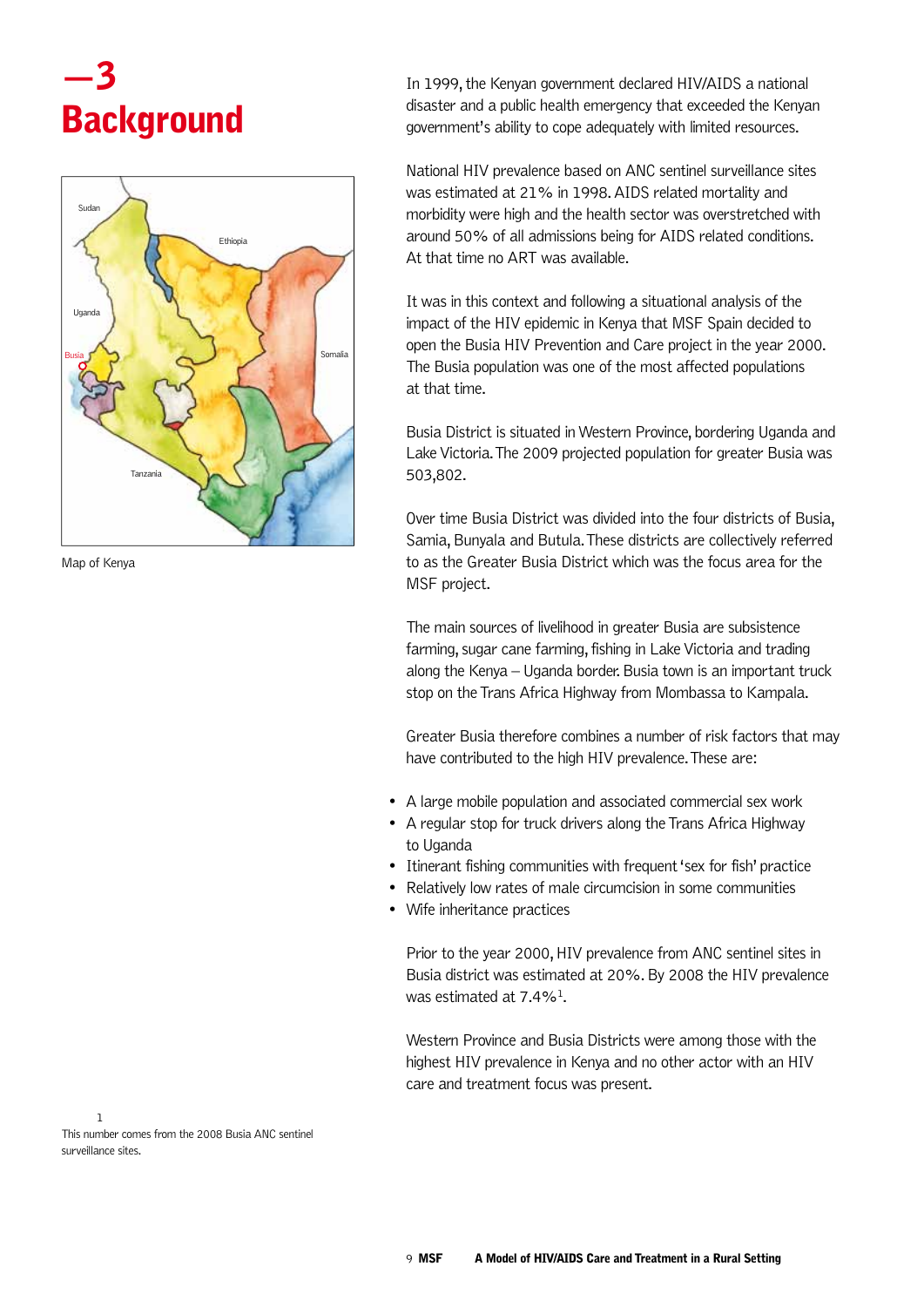### —4 Project Overview







MSF began its intervention with a focus on prevention, HIV testing and palliative care. A comprehensive care centre (CCC) was set up soon after at the District Hospital.

Decentralisation of HIV services and integration of HIV care into PHC was a key strategy to increase access to HIV care in rural areas and to decongest the District Hospital.

MSF decentralized and supported the integration of HIV care and treatment into PHC in ten MoH rural health centres and seven dispensaries. The health centres initiated ART and provided PMTCT services and the dispensaries provided HIV testing, treatment of opportunistic infections (OI), PMTCT services and referral for ART. Task shifting helped reduce the health facility work load thus improving the quality of care provided.

#### 4.1— Counselling and Testing Services

Counselling and testing were carried out at health facilities by health care workers, volunteers and peer educators. They all received training based on the MoH curriculum and the national guidelines. Health facilities had to meet the minimum criteria required by the MoH for them to be registered as VCT sites.

Voluntary counselling and testing (VCT) services were provided free of charge and provider initiated testing and counselling (PITC) services were later introduced. PITC allowed health care workers to initiate the possibility for the patient to have an HIV test. VCT and PITC services served as an entry point for HIV care.

Counselling services and patient education included the following topics: HIV testing, living positively, treatment literacy and drug adherence, among others.

#### 4.2— Antiretroviral Therapy and Opportunistic Infections

MSF introduced free of charge ARVs in Busia district at a time when ARVs were inaccessible. The MoH started to provide ARVs to the public sector in late 2003, piloting them in five different sites. The entry criteria for ART initiation was a WHO AIDS classification Stage IV regardless of the CD4 count, WHO clinical Stage III with a CD4 count of less than 350 and WHO clinical Stage I and II with a CD4 count below 200.

Health care workers were trained to initiate and monitor patients on ARVs. Stable patients were first tracked by being reviewed by trained nurses, while complicated and new cases were attended to by clinical officers. All clinicians providing HIV care received theoretical training using a nationally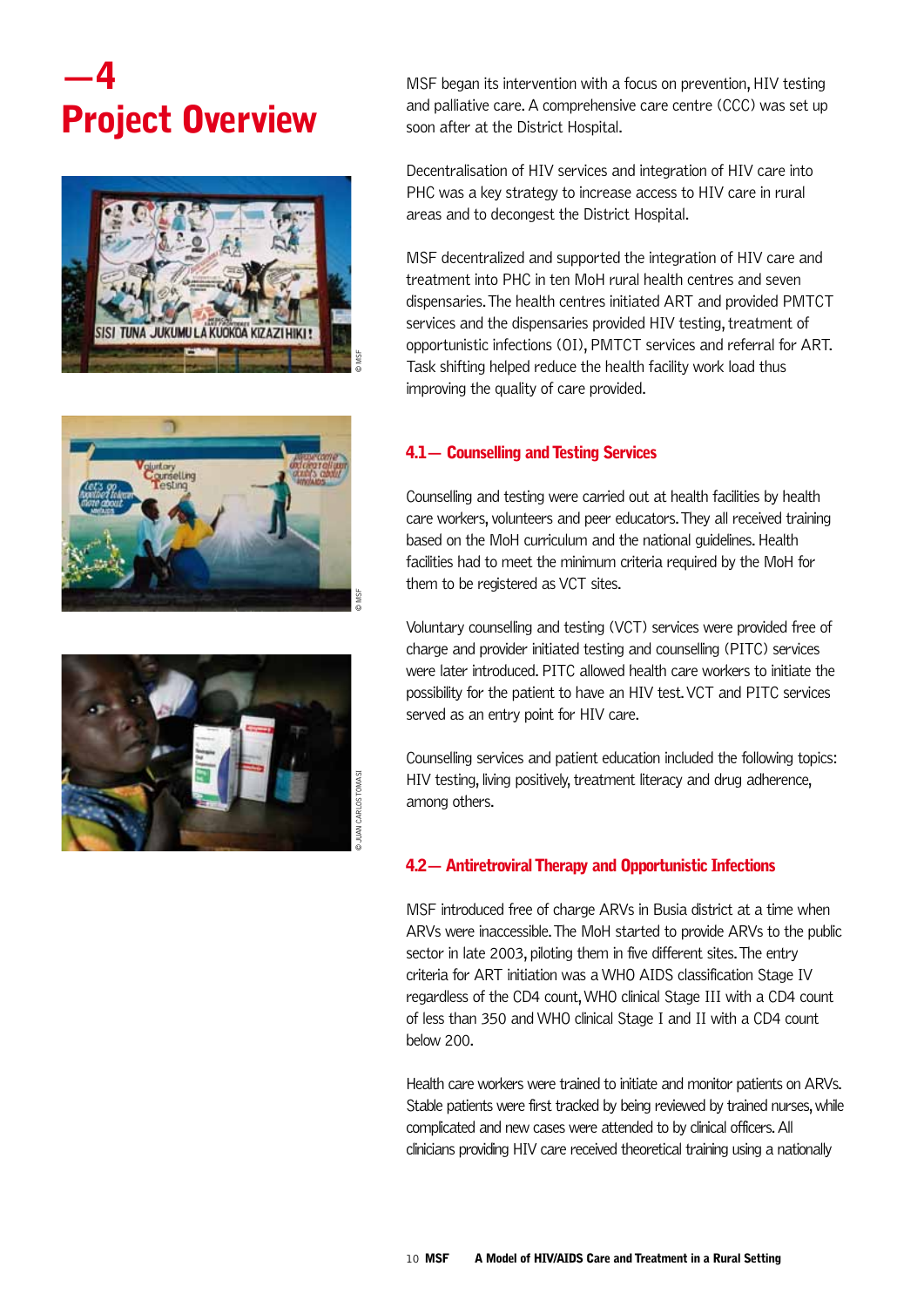



approved curriculum and were mentored by experienced clinicians. A medical doctor provided technical support for complicated cases. Task shifting to nurses and peer educators was achieved by having nurses review stable patients instead of the clinical officer or doctor, and peer educators who conducted HIV testing and adherence counselling instead of nurses.

Monitoring of people enrolled in HIV care was done using regular clinical appointments and CD4 tests. Counselling services and the possibility to join support groups were provided to help create a supportive environment to encourage adherence to treatment.

Treatment protocols were based on WHO recommendations and MoH guidelines, and changed with emerging scientific findings. Patients failing 1st line treatment were initiated on second line ARVs.

Management of opportunistic infections was the key to providing quality HIV care. Prompt management of opportunistic infections helped improve patient progress, compliance with treatment and mortality.

#### 4.3— Medical supplies

ARV supply through the MoH was introduced gradually because of existing large patient cohorts who were receiving ARVs from MSF. The MoH ARV supply was to the District Hospital and rural health facilities received their ARVs as satellite sites of the District Hospital.

The District Pharmacist was responsible for the management of ARV supplies for the District. Satellite sites reported their consumption and placed their orders to the District Pharmacist. The District Pharmacist placed orders to the National AIDS and STIs Control Programme (NASCOP) pharmacist who then authorised central stores to provide the supplies.

The MoH ARV supply chain helped improve access to HIV care in the rural health facilities and made it possible to handover ARV drug supply to the MoH. Opportunistic drugs and home based care kits were provided by MSF until the end of the project as the MoH had funds to support only a few of the OI drugs. These were Cotrimoxazole. Fluconazole, Acyclovir, and Multivitamins.

NASCOP held monthly ARV commodity meetings that aimed at monitoring stock status of the country. All actors providing ARVs in the country participated in these meetings.

#### 4.4— Prevention of Mother to Child Transmission

PMTCT services were introduced in the facility antenatal clinics. Pregnant women were offered an opportunity to have counselling and

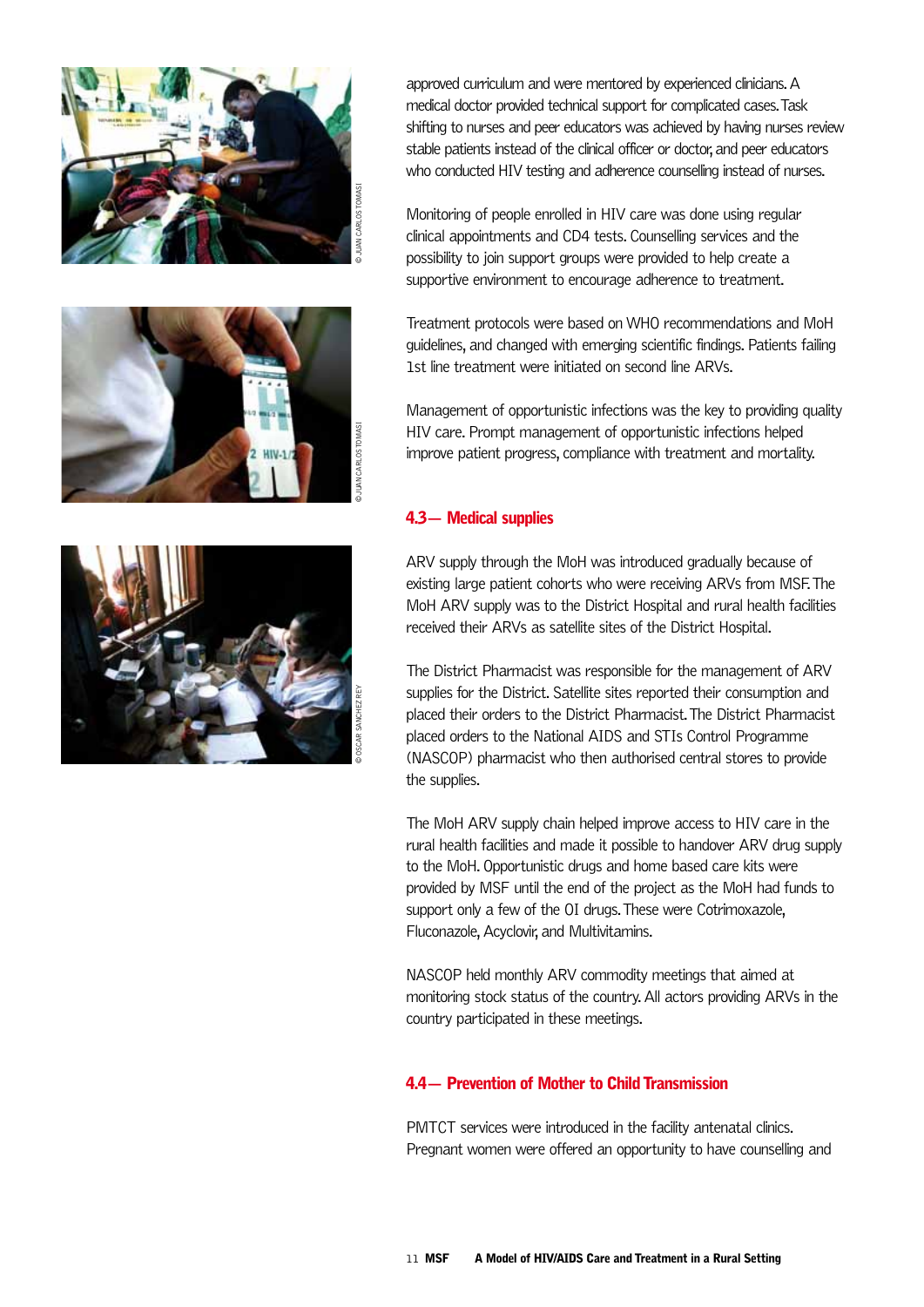





an HIV test done. Mothers testing HIV positive were enrolled for PMTCT services and initiated on ARV prophylaxis or ART depending on their CD4 count. Prophylaxis for the mother and infant evolved from mono therapy to a more efficacious regimen over time. After delivery mothers were supported on infant feeding options. Early infant diagnosis was done at 6 weeks and at the end of breastfeeding using a PCR test done at a regional laboratory.

PMTCT services were provided by nurses and when a mother or child required ART initiation a referral was done to a clinical officer. In the dispensaries a mother requiring ART was referred to a health centre that offered ART.

Despite intensive community awareness interventions and counselling services, acceptance and adherence of PMTCT services remained challenging due to gender related stigma. This experience was also observed in other MSF projects such as the one in Malawi.

#### 4.5— Training and Mentorship

When MSF started the intervention in HIV/AIDS, there were large gaps in the knowledge of HIV care. The capacity of staff to provide HIV care was built through trainings using lectures, on the job training and mentorship programmes.

Training of health care workers on adult and paediatric HIV care, nutrition and HIV/AIDS, PITC and paediatric psychosocial care was done using nationally approved curriculums. The participants were MoH health care workers providing HIV care services in the District. Nationally recognized certificates were issued to the participants.

Other trainings were conducted by MSF concerning correct waste management and drug orders, storage and supply. Regular refresher trainings were done to update knowledge on current HIV care practices among the health care workers, HBC volunteers and peer educators. In addition, peer educators regularly informed newly diagnosed PLWH about how to live positively and about when and why treatment is initiated.

Mentorship was done by experienced clinical staff with the support of a medical doctor. The duration of the mentorship varied with the ability of the health care worker but it averaged six months per facility. A total of 46 staff were mentored in this programme.

Due to staff shortages in the district, MSF hired additional staff. They represented 51% of the total staff needed in the health facilities to guarantee adequate staffing for comprehensive integrated HIV management in the rural health facilities. All new staff went through the mentorship programme.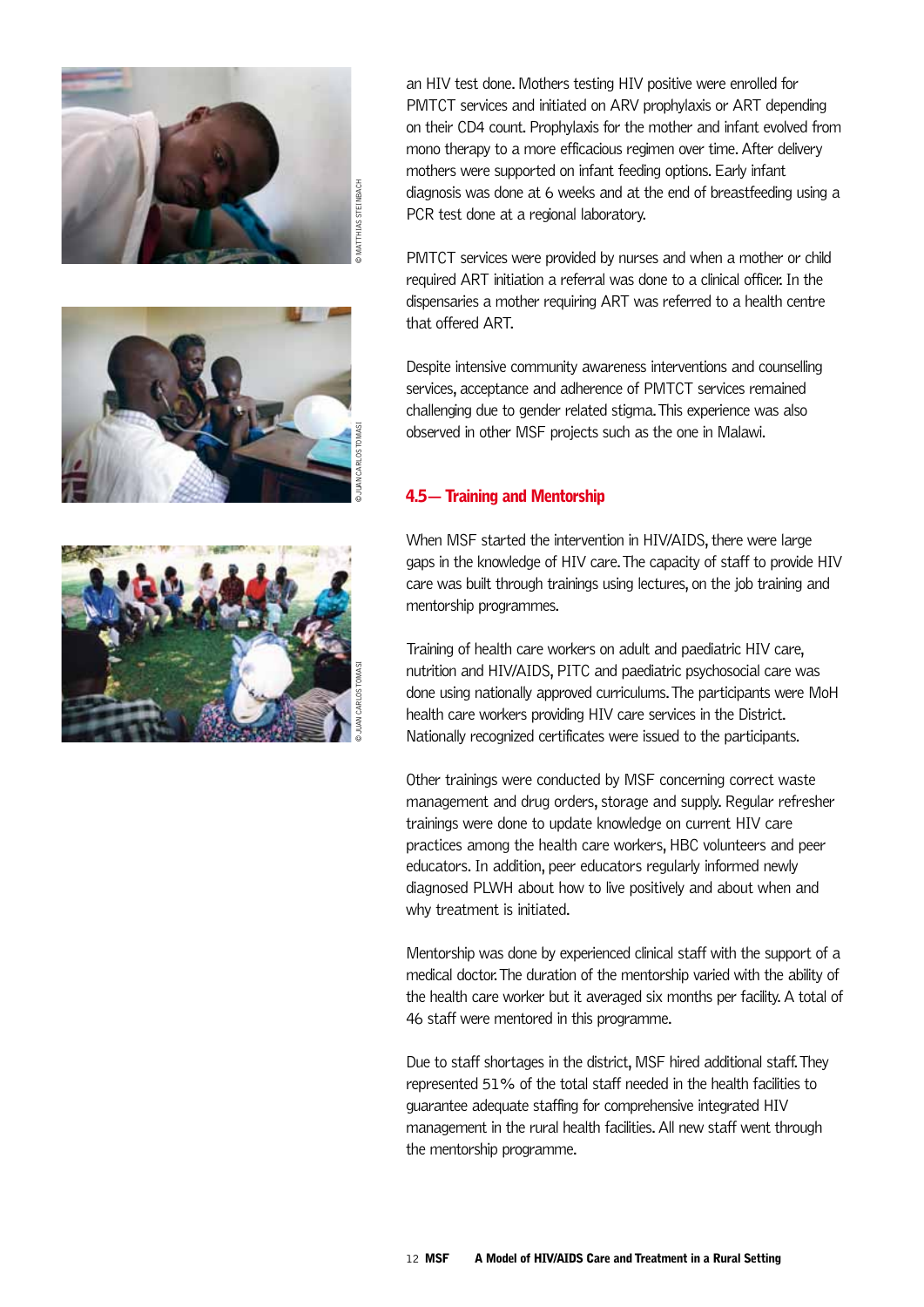





#### 4.6— Community Activities

#### Home Based Care (HBC)

The aim of the HBC programme was to strengthen the link between the HBC clients and the health facilities providing HIV care (by 2009 over 80% of HBC clients attended the CCC). It incorporated clinical, medical, nursing, counselling, palliative and social care at the same time as active tracing of defaulters.

Defaulter tracing was a very important component of the HBC programme which had a significant positive impact on adherence, resulting in a low treatment failure in the cohort.

The programme started in 2002 as a pilot program in one division of the District with 50 HBC volunteers, eventually spreading to most of the divisions in greater Busia. It grew to include 209 HBC volunteers and more than 5000 clients. By the end of the project each volunteer had on average 25 clients each.

The volunteers attended community meetings (Barazas), gave health education talks, undertook community mobilization and HIV/AIDS sensitization activities and informed the communities about the services available in the health facilities for care and support of PLWH. HBC kits, condoms and treatment literacy materials were provided to the volunteers.

#### Communication, Advocacy and Networking (CAN)

The MSF CAN programme was divided into two aspects: one addressing the needs of People Living with HIV (PLWH) and the other looking at the concerns of the larger community.

#### PLWH Programme

#### Peer Educators and Support Groups

This program was initiated in 2003 when MSF introduced ARV treatment in the Busia District Hospital with the objective that patients could access treatment literacy and support one another. Patients who were the first to be put on treatment acted as peer educators for new PLWH and eventually formed support groups.

Peer educators were specifically selected PLWH who were trained to manage and organize the support groups in the community. Additional tasks performed by the peer educators were ART initiation counselling and health education talks in the health facilities.

The objective of the support groups was to help people cope with their HIV positive status and to increase adherence. The peer educators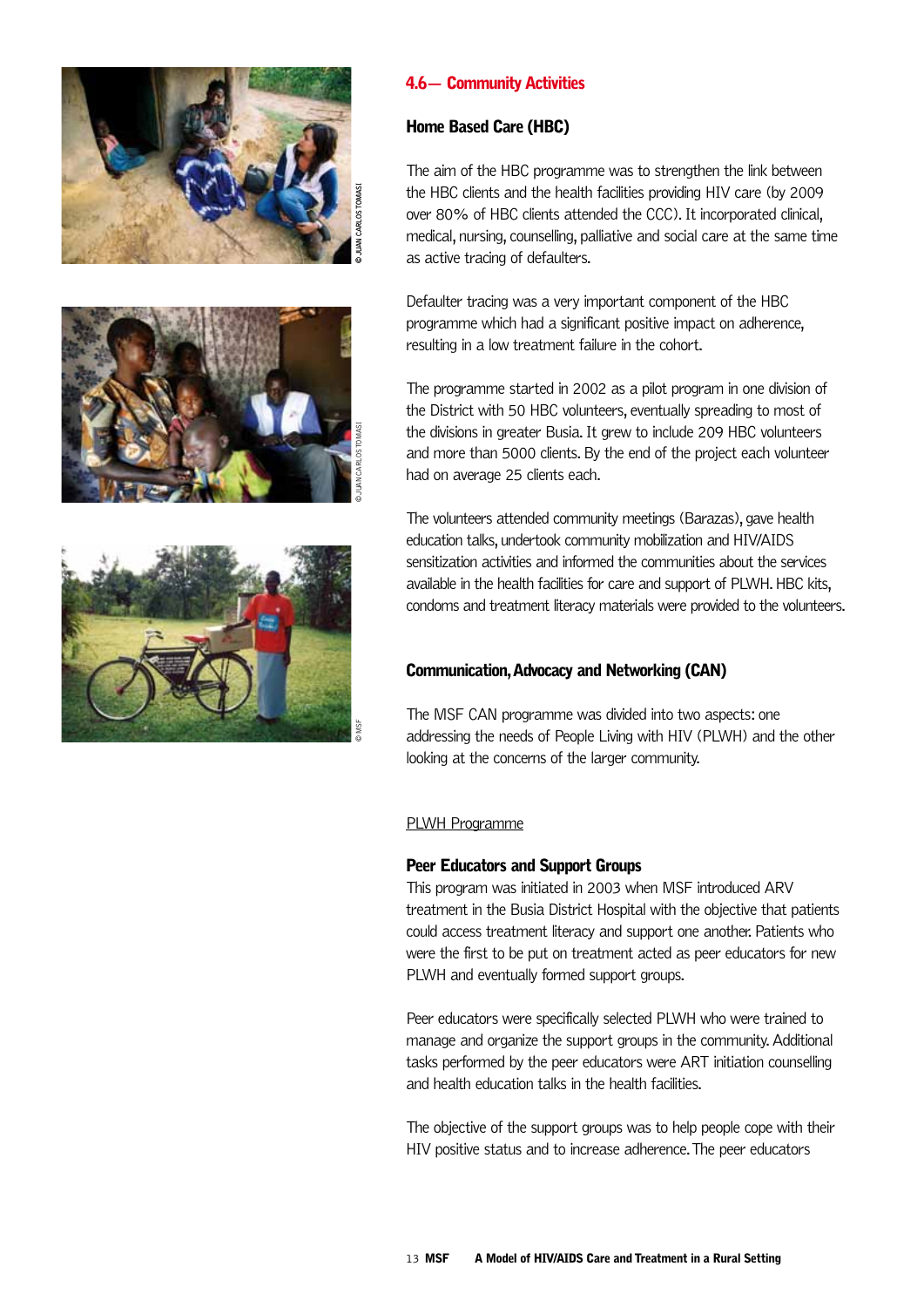





provided health facility staff with lists of the support groups to facilitate referral of PLWH to the groups.

There were more than 690 active peer educators and 127 community based support groups were meeting each month.

#### Table 1: Support Group Initiatives

| Whn                                  | <b>What</b>                                                                                                                                                                                                                                                                              |
|--------------------------------------|------------------------------------------------------------------------------------------------------------------------------------------------------------------------------------------------------------------------------------------------------------------------------------------|
| Positive Living<br>Teachers (35)     | Formed a lobby group that took networking to the national<br>level to aim for a reduction in discrimination against HIV<br>positive teachers. It is now a recognised support group at<br>national level and teachers are able to receive treatment<br>through the Ministry of Education. |
| <b>PMTCT Men</b><br>Volunteers (110) | Targeted men within communities to talk about the<br>benefits of PMTCT.                                                                                                                                                                                                                  |
| Children's Clubs                     | A group for children over 5 who were on ARVs and also<br>for their carers to discuss issues of concern. It grew to<br>include almost 250 children.                                                                                                                                       |
| Mother to Mother<br>Support Group    | For women enrolled in the PMTCT programme to support<br>each other through the sharing of their experiences.                                                                                                                                                                             |
| Patients on 2nd Line<br><b>ARVs</b>  | This provided support to patients who had failed on 1st<br>line ARVs and aimed to enhance adherence and positive<br>living.                                                                                                                                                              |
| People with<br>Substance Abuse       | This was a special group dedicated to PLWH who suffered<br>from alcohol addiction and addiction to drugs.                                                                                                                                                                                |
| General Support<br>Groups            | These groups were based in the communities and people<br>were referred to them after testing positive. They received<br>support from other PLWH.                                                                                                                                         |

#### PLWH Advocates

The PLWH advocates were trained in simple advocacy skills to address the stigma issues that PLWH were facing at the community level: for example, stigma against children at school whose parents had died as a result of HIV and wife disinheritance when her husband had died of HIV.

The PLWH advocates also raised advocacy issues with the health service providers to reduce discrimination and stigma against PLWH at health facilities.

As of the end of 2009 there were seven groups of trained PLWH advocates with a total of 210 persons.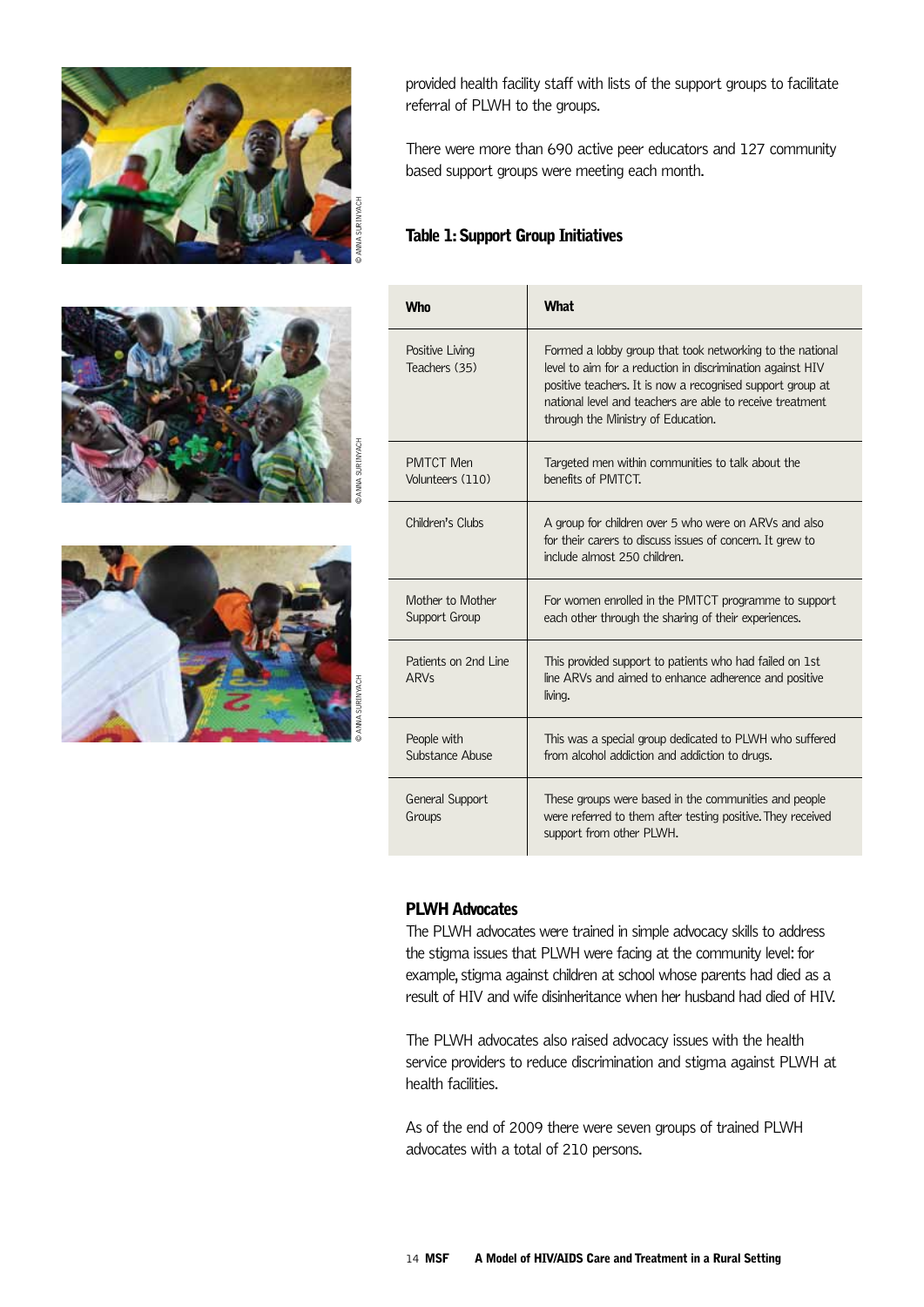





#### Community Programme

This program aimed at providing HIV/AIDS information to the larger community in Busia through 395 volunteers known as Information Disseminators. It involved the promotion of and access to condoms within community set-ups, conduction of educational sessions, group discussions and open meetings.

Other activities at the community level were:

Strategic Static Points Volunteers (SSPs): they provided condoms at service points such as barber shops, hair salons and video shops, which were fitted with both male and female condom dispensers.

**Organized groups of fish traders** with whom HIV/AIDS sensitization activities were organized at the beaches and trading centres. Over 2400 fishermen and women were trained in community sensitization.

#### Law enforcement officers

CAN has been working together with the police force and provincial administration to train police and administration officers on HIV/AIDS related issues and Sexual Gender Based Violence (SGBV).

**Condom distribution in the community** was done significantly by peer educators, Information Disseminators, Strategic Static Points Volunteers and HBC volunteers, all of whom instead of whom were also trained on condom promotion and use.

#### 4.7— Monitoring and Evaluation

The project monitored key indicators using "FUCHIA", an electronic data base from which a monthly report was generated and shared with the MoH.

Based on the project outcomes and adaptation to the changing trends in HIV care, the logical framework was revised annually.

Technical visits from HIV specialists helped to monitor the implementation of the project and provide advice on new best practices. An evaluation of the PMTCT programme was done in order to improve its outcome and an overall end of project evaluation was conducted at the end of 2009.

MSF participated in MoH planning meetings, in which various HIV actors in the district shared their project activities and outcomes. This helped inform on coverage, gaps and priority areas for the district.

Supportive supervision was done in the health facilities together with the district health management team (DHMT) and gaps in the provision of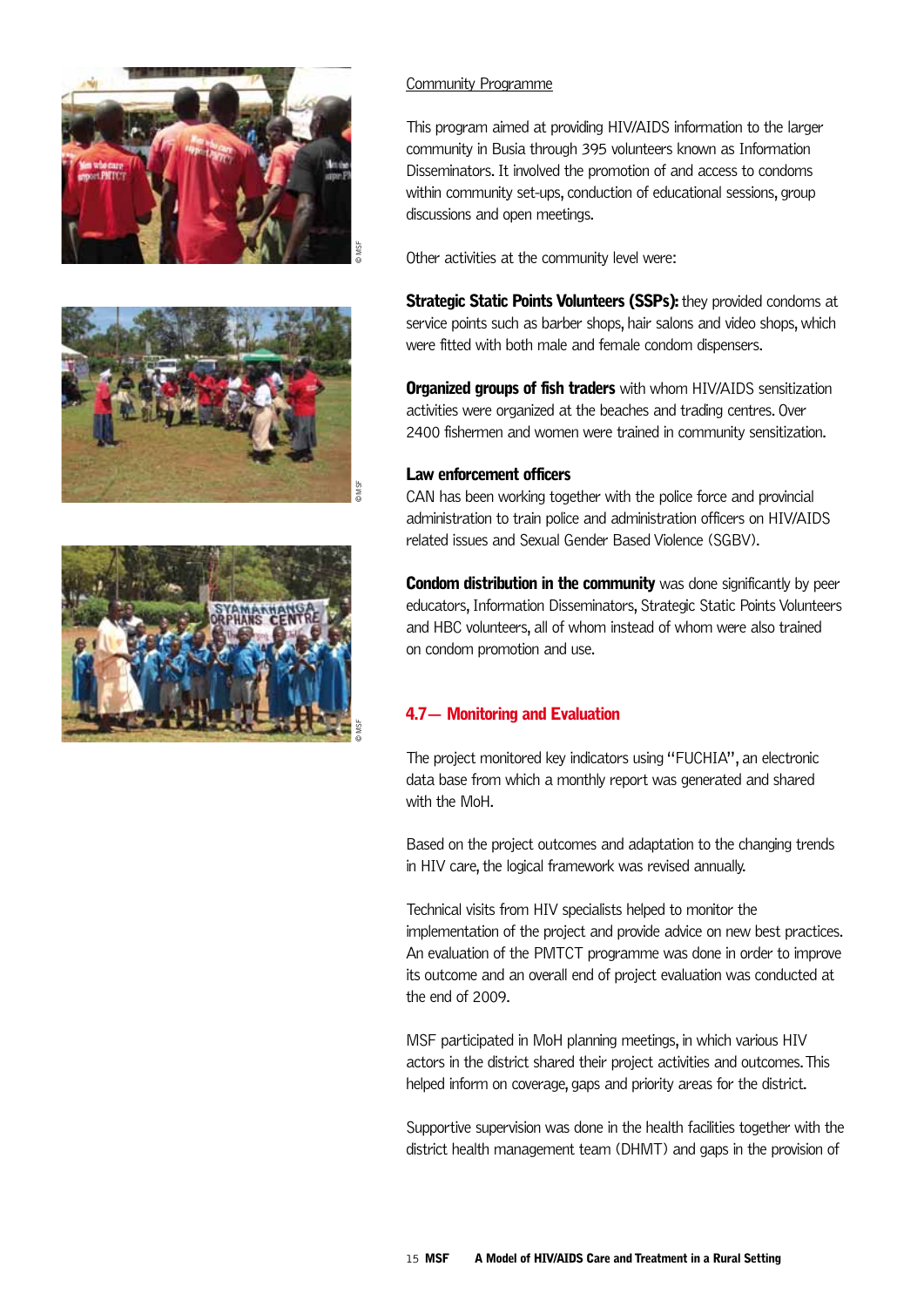





services were identified and resolved. These ranged from human resources (HR), supplies and technical skills for the health care workers among other gaps.

#### 4.8— Networking and Collaboration

Lobbying and advocacy was carried out at project and at national levels. MSF OCBA (operational centre Barcelona Athens) together with other MSF sections and actors advocated for a free ARV policy as well as numerous medical protocol changes. These included generic drugs, treatment literacy and paediatric FDCs among others.

At district level, MSF empowered and advocated together with PLWH to fight against discrimination and stigma.

From the start of the project there was good collaboration between the MoH and MSF. Joint planning of activities was implemented in the MoH facilities; existing national curriculums were used in trainings and new, simplified guidelines were developed together. MSF also used the MoH ARV supply system once it had been established.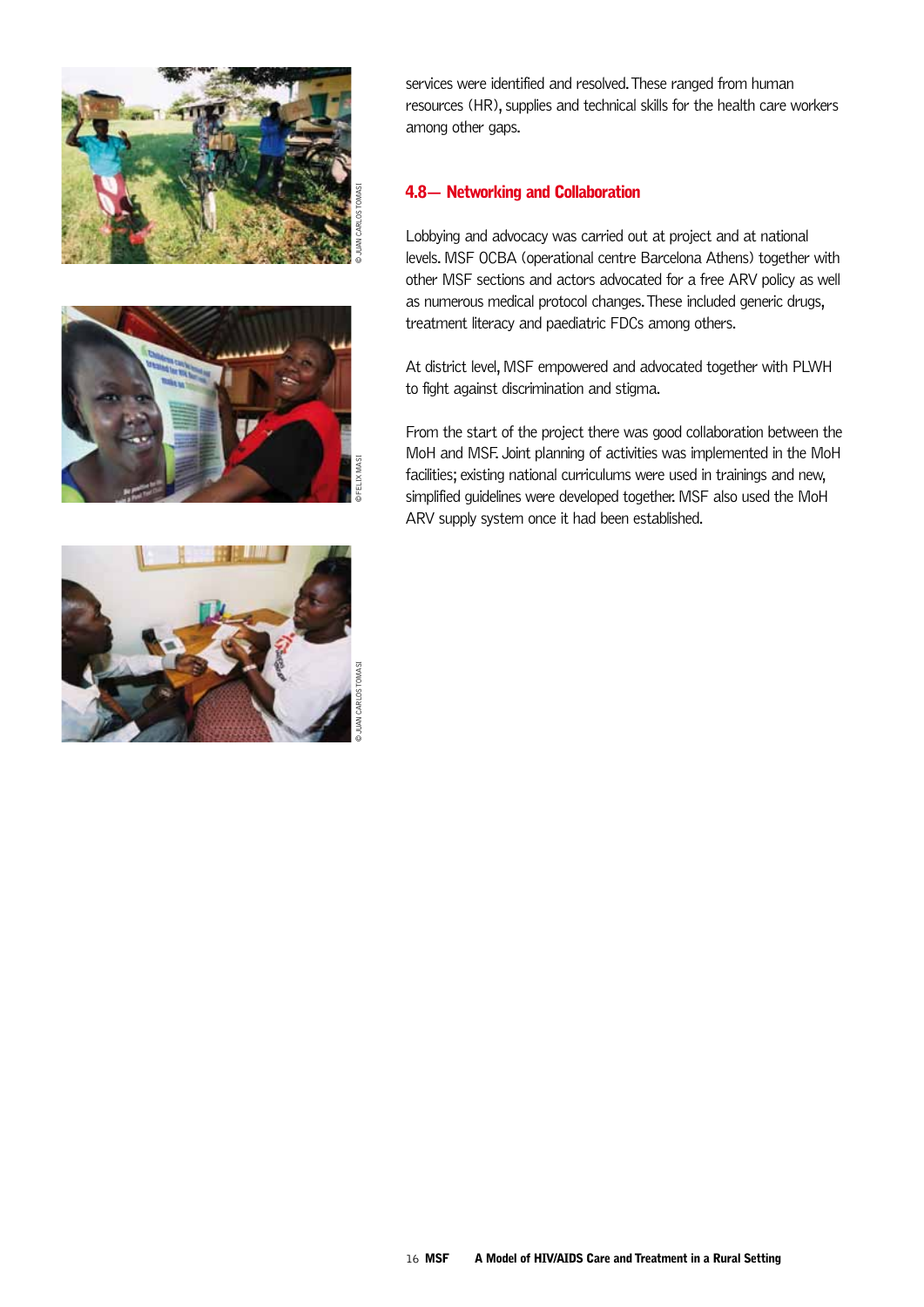### —5 Impact

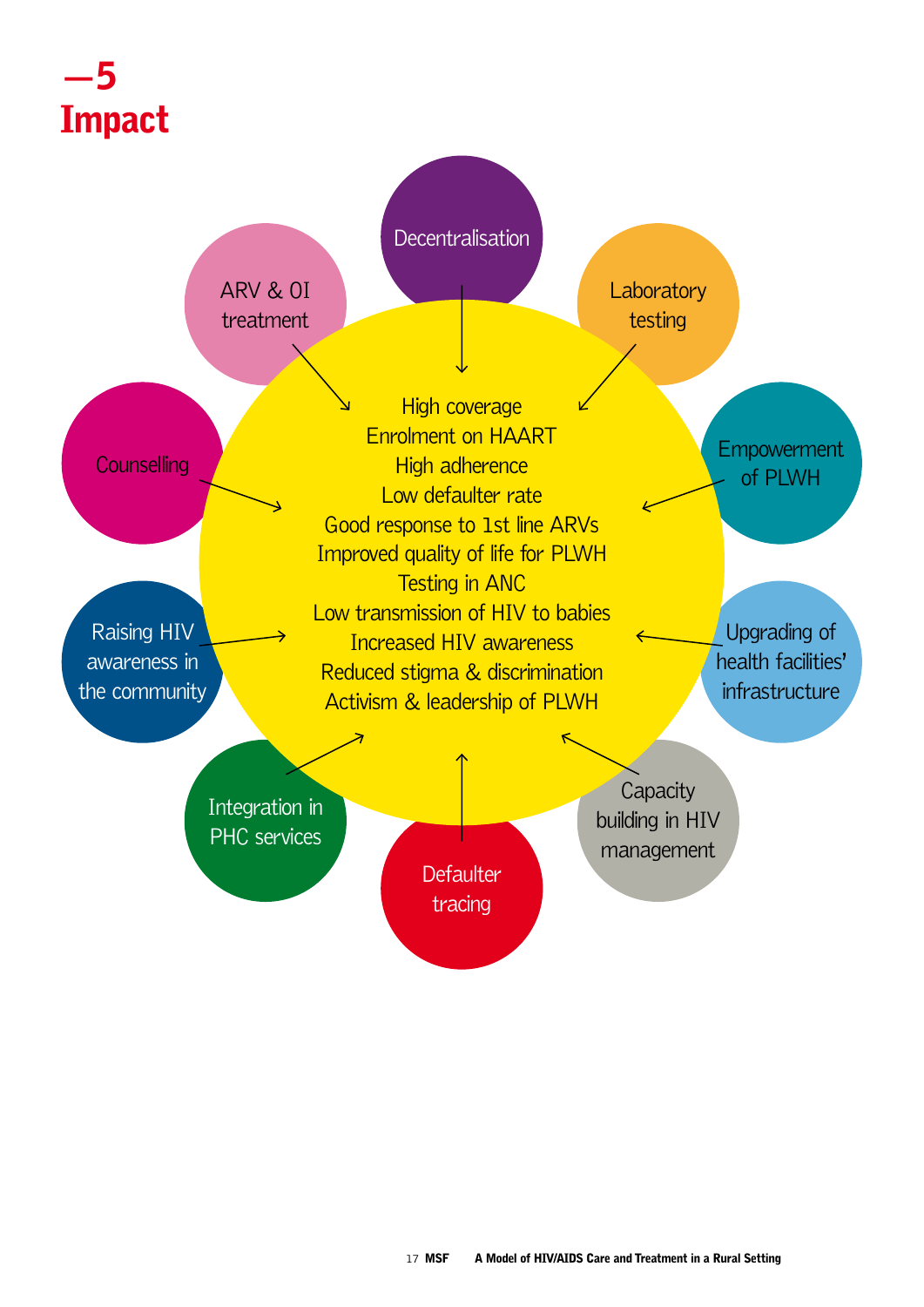#### • Enrolment on ART

*4024 adults and 287 children initiated on ART*





#### • High Adherence

More than 95% of PLWH were adherent<sup>2</sup> to their treatment

Percentage of patients with above 95% adherence to HAART



A patient was considered to have high adherence when they did not miss any of their medications.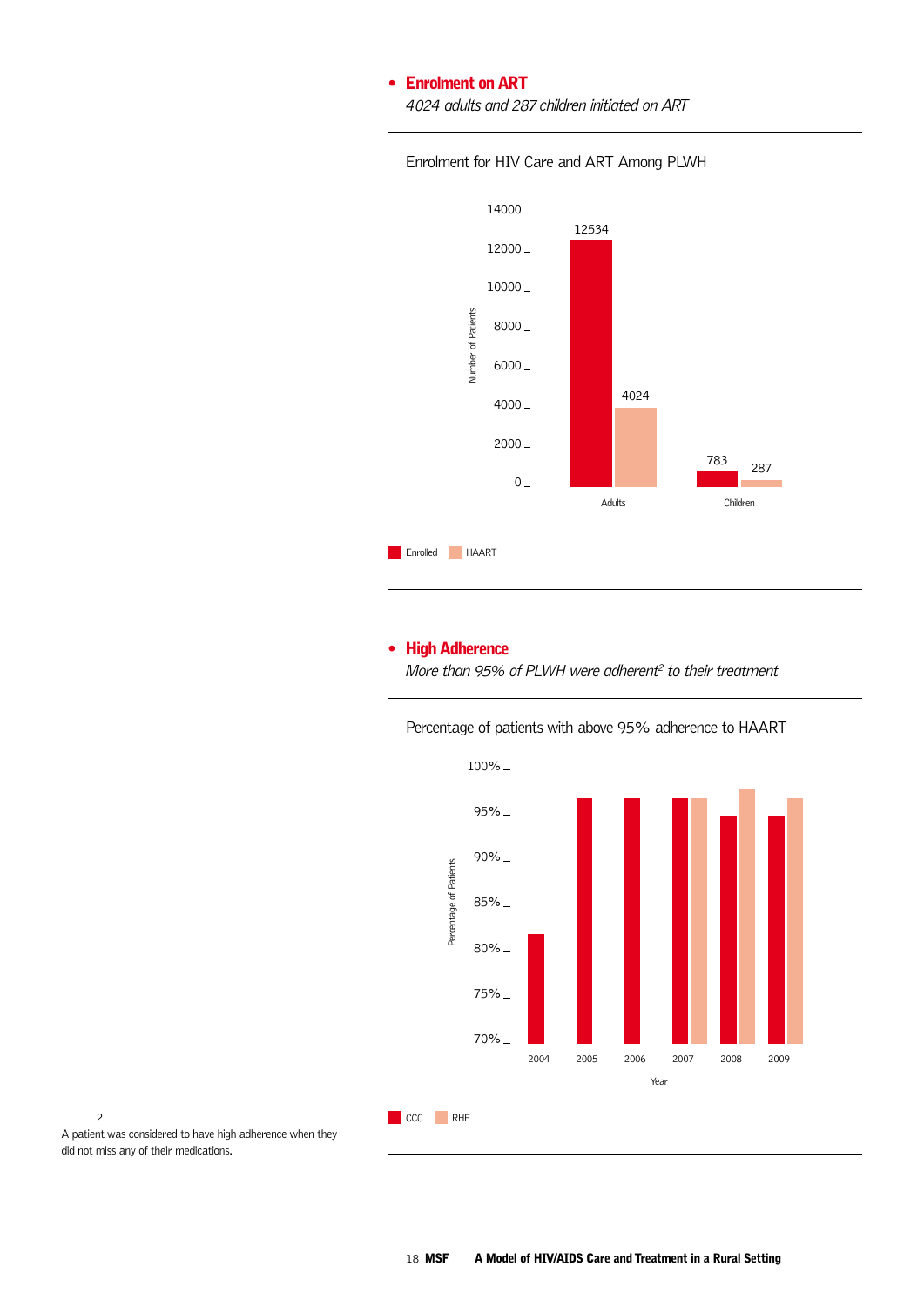#### • Low Defaulter<sup>3</sup> Rate

*Out of 4311 patients who started on ARVs, only 8 % defaulted*



#### • Good Response to 1st Line ARV Treatment

*98% (4211) of people on ART had a good response to 1st line ARVs*



3

A person was considered to have defaulted when they missed a clinic appointment for more than 2 months and could not be traced.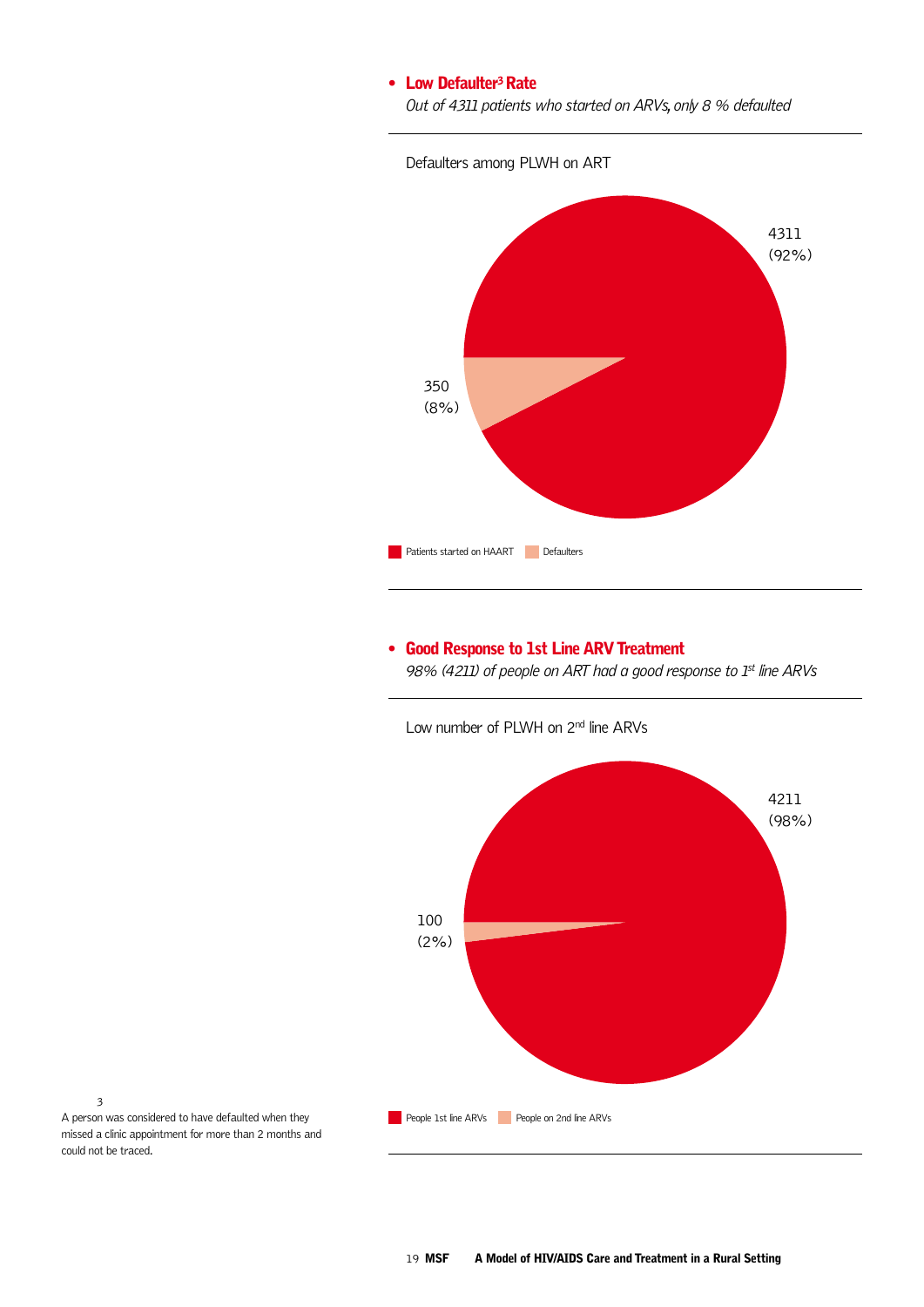#### • High Rate of Testing in ANC

*93% of mothers attending ANC services were tested for HIV*



#### HIV Testing Among First ANC Clients

#### • Improved Quality of Life for PLWH

*The number of PLWH on ARVs increased resulting in a decreased number of bedridden clients requiring HBC*



% of all HBC clients on ARVs versus % of HBC bedridden clients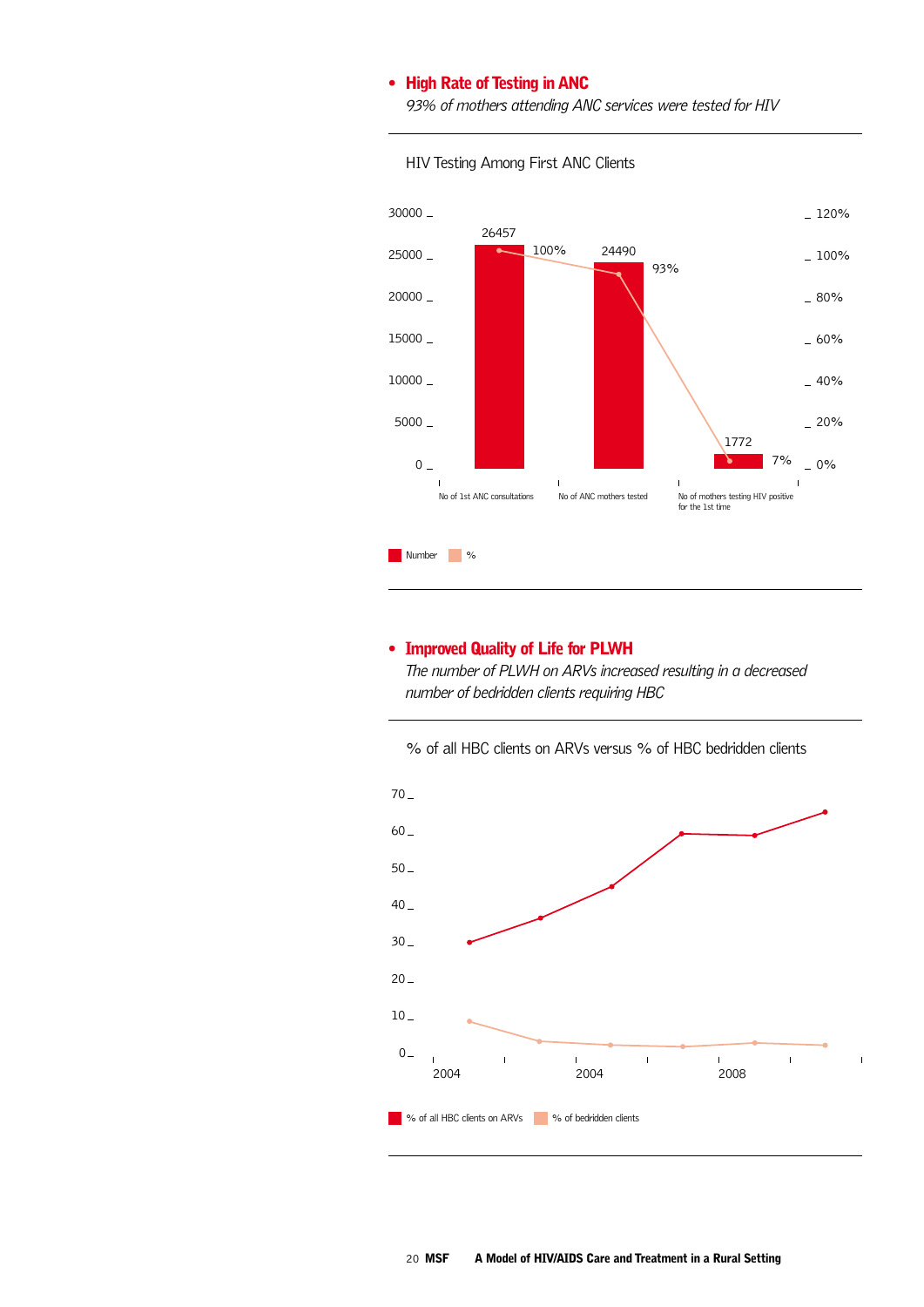#### • Low Defaulter Rate

*Out of 4311 patients who started on ARVs, only 8 % defaulted*



#### • High Coverage

*79.6% of estimated PLWH adults receiving HIV care*

| 2009 Adult HIV Care Coverage                                                                          | <b>Assuming 8% Prevalence</b> |
|-------------------------------------------------------------------------------------------------------|-------------------------------|
| Sero-prevalence estimates % (15-64 y)                                                                 | 8                             |
| Projected population for Greater Busia District (2009)<br>15-64 years old (55.1% of total population) | 277,595                       |
| <b>Estimated adult PLWH</b>                                                                           | 22,208                        |
| Active adults in HTV care                                                                             | 17,688                        |
| Coverage for adult HIV care in the Greater Busia %                                                    | 79,6                          |
| Estimated adults with advanced HIV disease                                                            | 7,551                         |
| Cumulative patients started on ARV                                                                    | 10,897                        |
| Active adults patients on ARV                                                                         | 7,888                         |
| Total adult ART coverage in the Greater Busia %                                                       | $104.5^{4}$                   |

4

The ART coverage was 104% due to the district serving people from other districts and from across the border. Population figures are also estimates.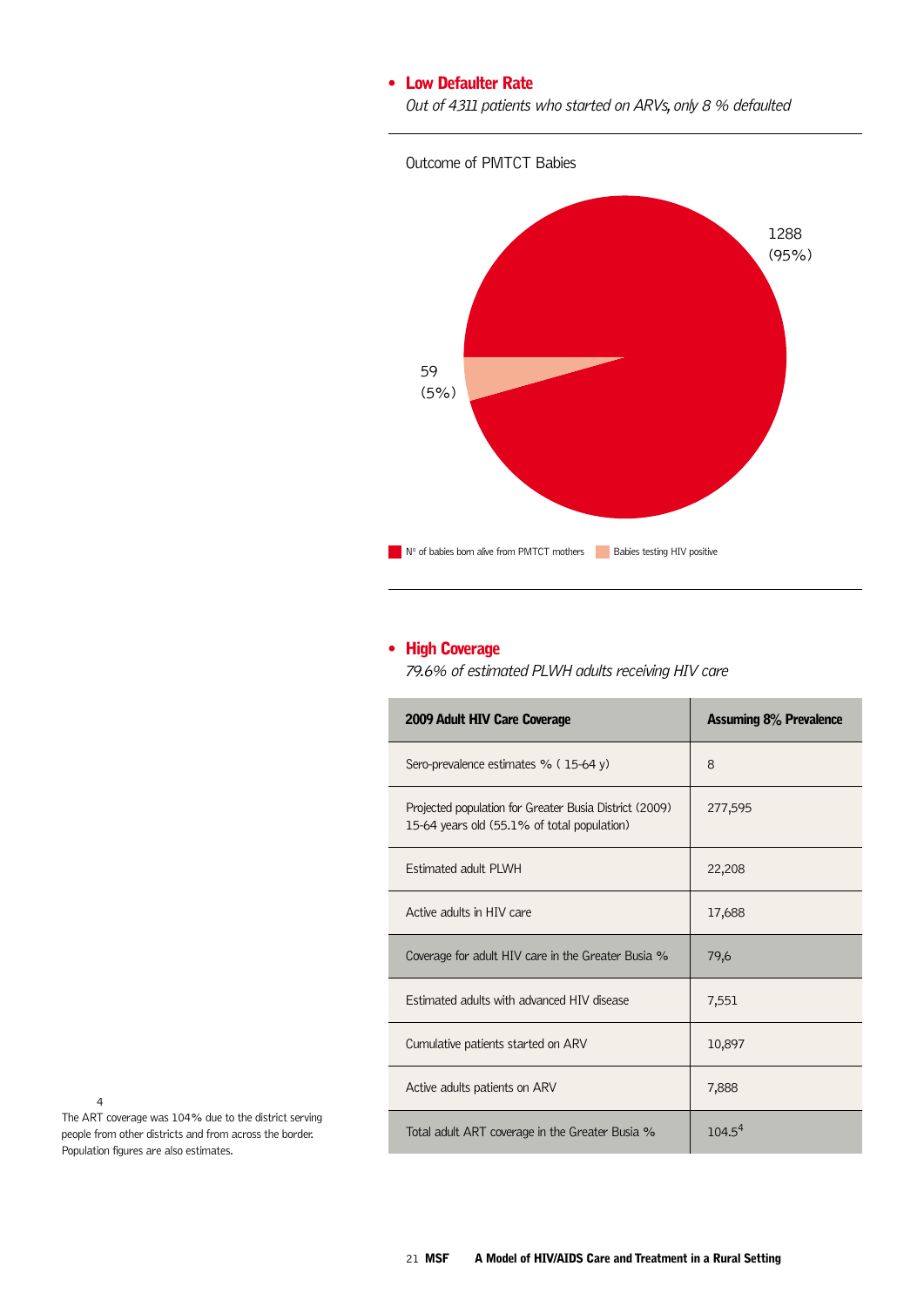





#### • Increased HIV Awareness in the Community

*"There is no any NGO that came to the community except MSF and (...) first they came in terms of video shows and it attracted so many people in the community and people were interested to know what MSF is after and through that people were educated, knew their status and they have changed."* Peer Educator

*"When AMPATH arrived in a community where MSF has worked it found a lot of awareness, good sensitization by MSF, low stigma, people are very open, seeking care. Support groups at community level have fostered this. It was very easy for AMPATH to penetrate the site (Busia)"* AMPATH Health worker

#### • Reduced Stigma and Discrimination5

*"At first the people had stigma. So many people had to hide themselves but now you find that the people themselves they come to us to seek for the services."*  Health Worker

*"You find somebody say (…), I am HIV positive. (And) she says I am now living positively. (…) This was not there before."* Peer Educator

#### • Activism & Leadership of PLWH

*"We participate in Town Council and Districts Commissioner's committees and we have representatives in criminal courts. We are the role models and we give good examples, we educate in public gatherings and churches, we are regarded as very important people in the community."* PMTCT Male Volunteer

*"When I attended the promotion interview last year, the District Commissioner was very impressed in what I was doing as an Information Disseminator volunteer. I also presented my SGBV certificate. I was promoted to the Chief of Nambale Township. Now we are two female chiefs and we have all been volunteers with MSF"* Chief of Nambale

5

At the beginning of the treatment program PLWH faced stigma and discrimination from many sides. This included from spouses, family, relatives, religious groups, employers, educational institutions, the community and even from health service providers. Widows were being chased away from their homes due to allegations that they were the ones who infected their husbands; they were also dispossessed of the family property. Some orphans whose parents had died of HIV/AIDS were chased from schools so as not to infect other children. Some teachers who went public about their status were transferred to far away schools where they could not access treatment.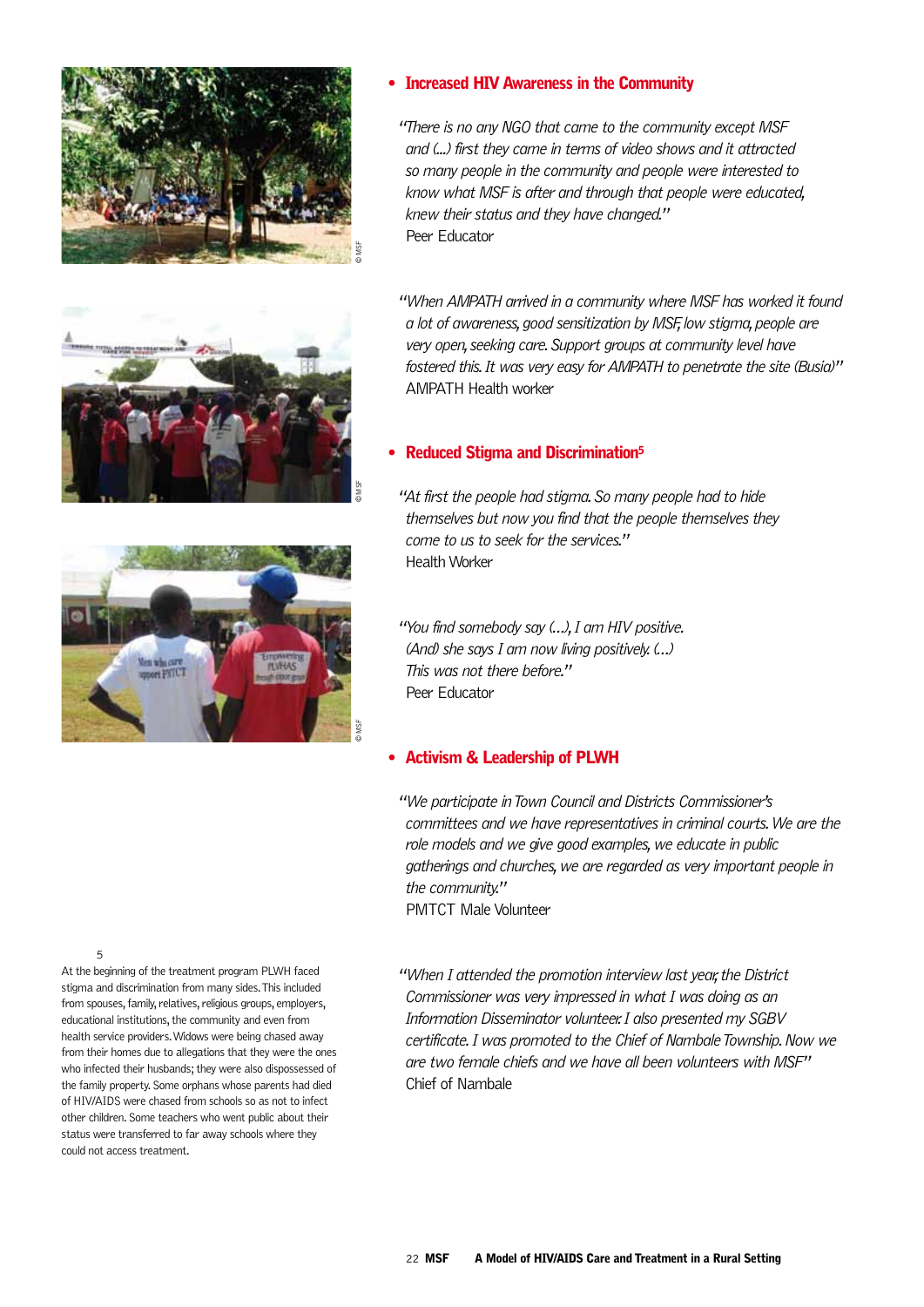



© Brendan Bannon

*"I received some information from some parents that particular children whose parents had died of HIV related illnesses were being discriminated against. The three pupils were being put in a class of their own and teachers would speak to them from the outside in fear of being infected. They were also being (set) aside to protect the other pupils from HIV infection.*

*This lack of information on the part of teachers touched me and I visited the school immediately. I called the parents and teachers together and wanted to know why the parents were supporting such inhumane treatment to children. I challenged the teachers to go for (an) HIV test so that those who turn positive can become the teachers to the positive children.* 

*I also suggested that all the parents get tested so that those who turn positive, their children can also be segregated. No one took this challenge and all the children went to the same class and I had to explain to all how HIV is transmitted".*  Peer Educator in Port Victoria.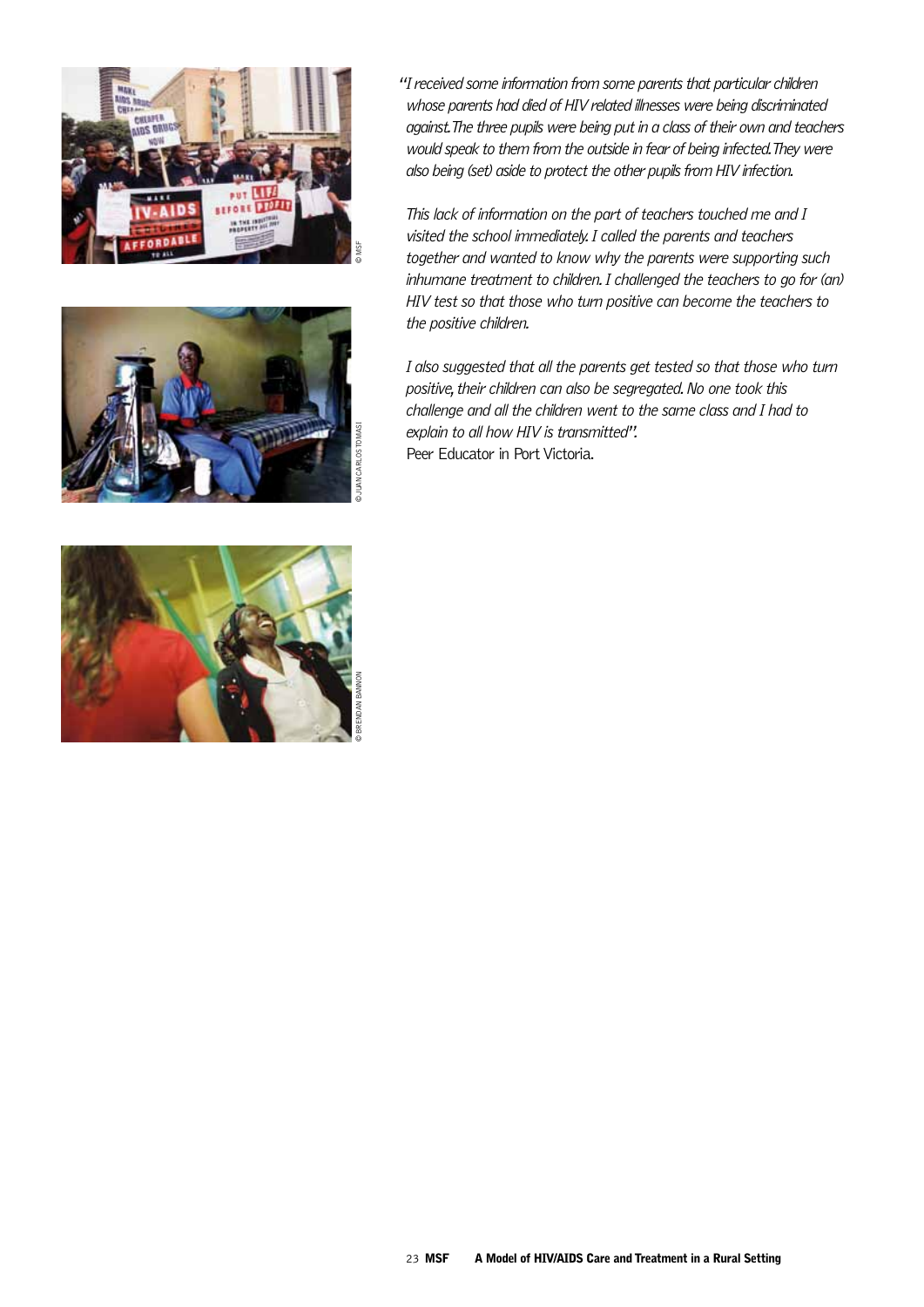### —6 Best Practices

Providing HIV care and treatment with strong community involvement

The strong link with the community has contributed to impressive empowerment of PLWH, stigma reduction, a high level of HIV awareness, improved health seeking behaviour, very good treatment literacy, high adherence to treatment and low rate of treatment failure.

#### Decentralization of HIV care and treatment

The experience shows that decentralised HIV care in rural settings is feasible and has helped to increase coverage of HIV/AIDS treatment and care as well as increase enrolment in ART.

#### Integration of HIV care and treatment in primary health care

Integration contributed to a reduction in stigmatisation, increased the uptake of HIV services, improved diagnosis of HIV patients and created a 'near 1 stop service' for HIV and TB thus increasing access and quality of care.

#### Simplification of HIV care and treatment

Task shifting freed more qualified staff for the care of more complicated patients and has empowered patients to become peer educators. FDC reduced the pill burden for patients and contributed to good adherence. Simple monitoring algorithms make possible proper follow up with less laboratory tests.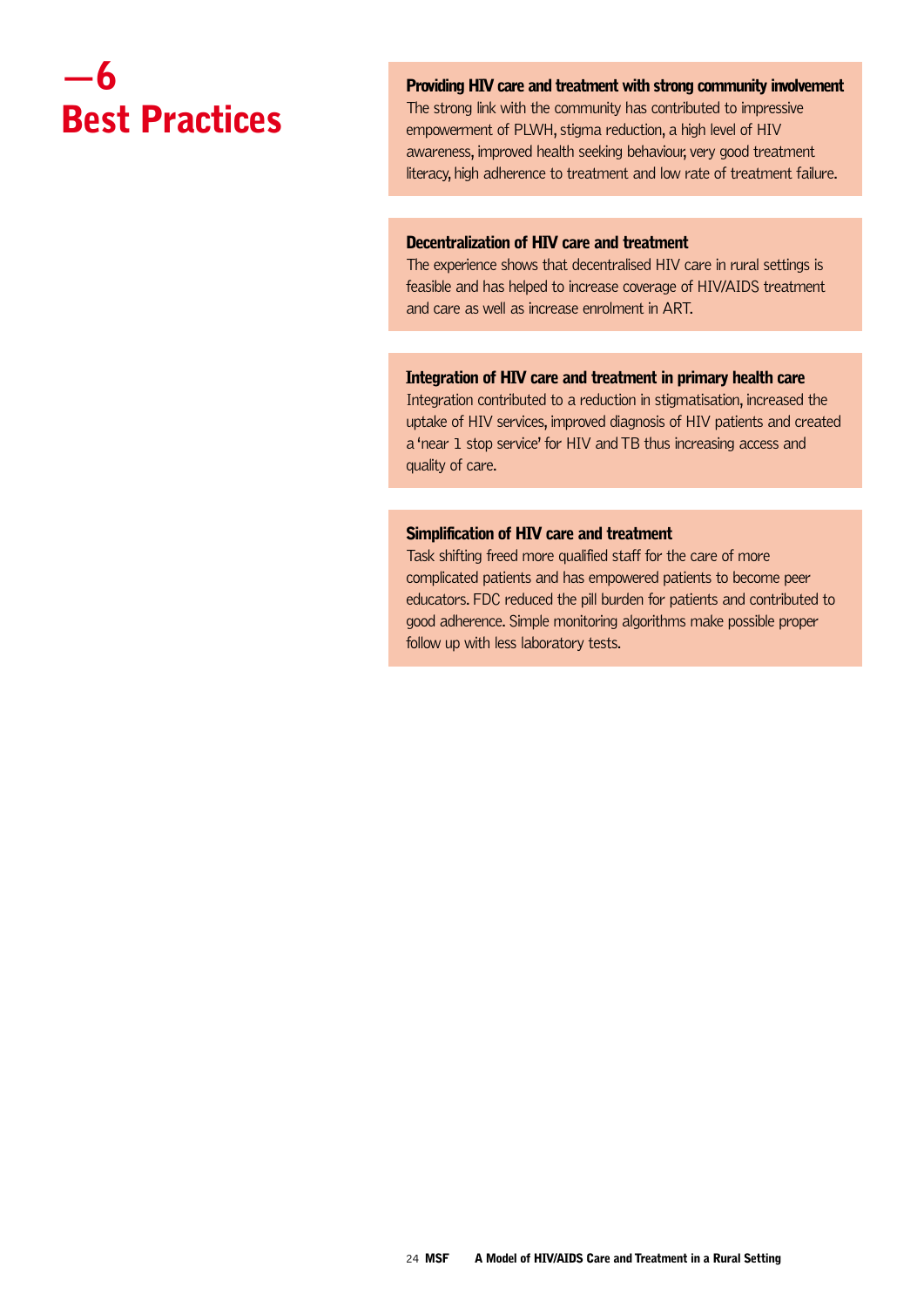## —7 Handover of the Project







While the needs remain massive, in stable settings like Busia, MSF is no longer alone in providing treatment. So the question of whether MSF Spain should continue providing HIV/AIDS care in this project and, if not, how can it leave without abandoning its patients, was examined.

Considering that the initial objectives were met, other interested partners were available, and considering the efforts the MoH had made in intervening in HIV /AIDS, it became apparent that MSF could hand over the responsibility to the partners while ensuring that patients were taken over with a minimum standard of care and agreed upon continued quality of care and treatment. A two year gradual handover process was planned for at both the District Hospital and the rural health facilities.

Discussions between MSF Headquarters, National, Provincial and District AIDS coordinating bodies and MSF capital and field teams were conducted. Provisional timelines for the handover dates for the overall project and for specific activities were developed for different facilities. Initially MSF was expecting the MoH to assume responsibility; however, due to the alleged lack of MoH resources, alternative partners had to be identified. An active search for and approaches to potential handover partners was done with the MoH taking the lead. Early negotiation and integration of activities with partners of interest was done and areas that would not be covered adequately like HBC, CAN and psychosocial components were integrated in the negotiations of the handover.

MSF leaving did not come as a surprise to anyone. Careful education and explanation to minimize negative reactions was done in the community, in the facilities and at administrative levels. News bulletins were developed about the exit strategy and distributed to different groups and partners. There were interim meetings with the partners on the exit plans: key groups involved were the MoH at various levels, community volunteers, patients and their families, potential partners, MSF national staff and MoH staff, activist groups and local press.

For each facility there was a one month transition period during which activities were being handed over while MSF still had a strong presence. This was a crucial period for ensuring potential problem areas were identified and strengthened early on. Minimum standards and 'acceptable' levels of care expected from the incoming partner guided the handover process. A contingency plan was made when handover timelines were not achieved due to a lack of capacity of partners. Flexibility was exercised in the handover period so as to ensure a good handover between partners and continuity of health services throughout the transition period.

Currently one facility has not been handed over to the identified partner due to a delay in meeting the minimum standards set for continued quality of care.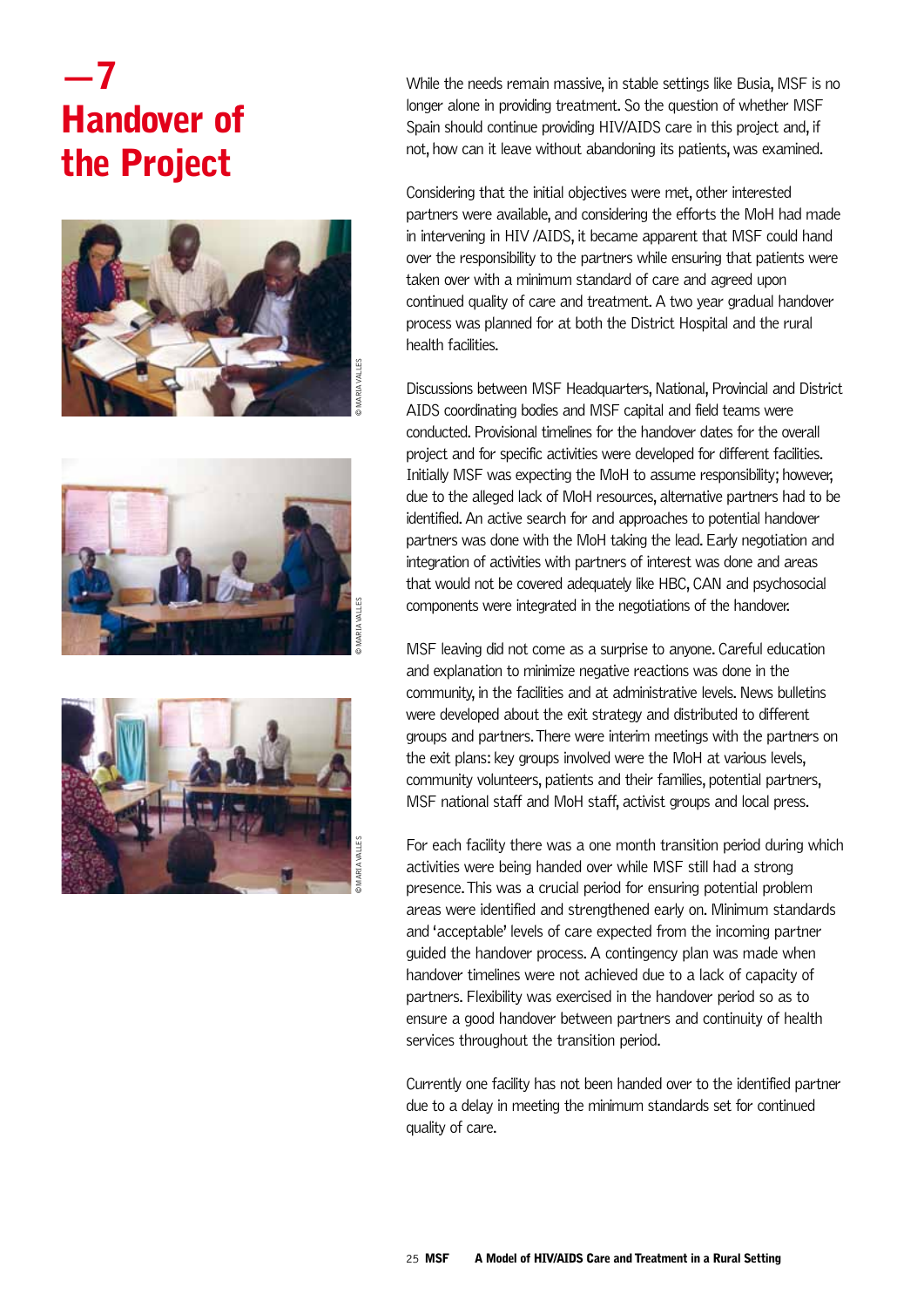### —8 **Conclusions**







Overall the project has been evaluated as a high quality, patient focused, comprehensive HIV prevention, care and treatment program. It included a very strong community component with high proximity to beneficiaries that has led to decreased AIDS related morbidity and mortality, increased awareness about HIV/AIDS in the community and empowerment of PLWH.

The project has effectively shown that ARV treatment with good outcomes is feasible in resource poor rural settings and that the availability of ART and the empowerment of PLWH reduces stigma and discrimination.

It demonstrated that decentralized care is important to increase access and coverage, and that integration of HIV care in PHC is feasible and has many advantages. However, these successes cannot remain exclusively at the level of implementation of an international NGO. The Kenyan government, and in particular the Kenyan MoH, has gained sufficient experience as to ensure this model (or adaptations of it) is assimilated into their own policies, strategies and implementation plans in this and other settings.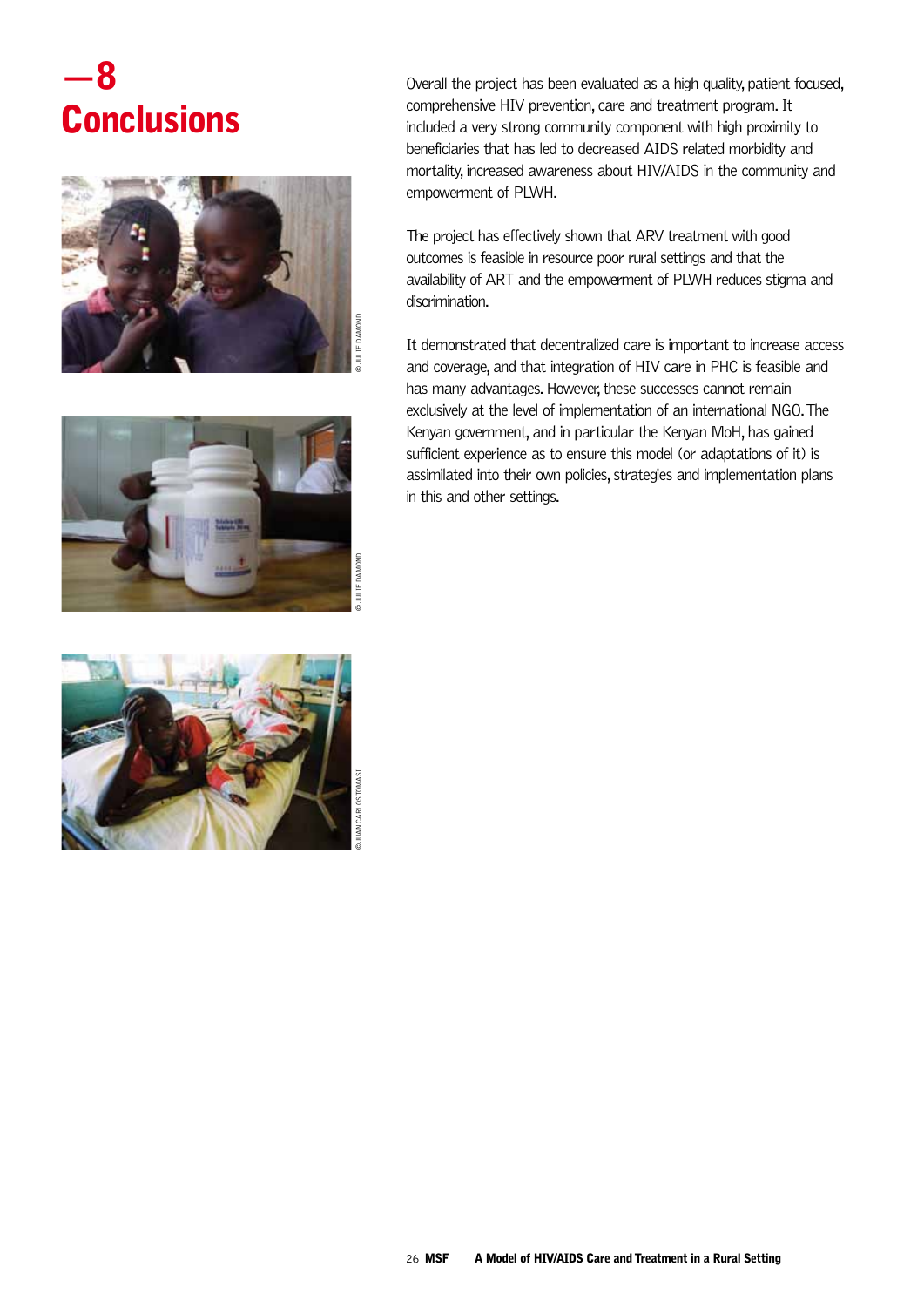### —9 Recommendations







### 9.1 – Decentralization of the sites offering HIV care and treatment in a rural setting

Decentralization of care and treatment in a rural setting where the population is dispersed and means of transport are limited has been the key to increased access to HIV treatment.

The decentralization strategy should be accompanied by the strengthening of the HR capacity in the health sites, improvement and strengthening of infrastructure and systems and appropriate allocation of staff. As MSF illustrated in this project, an excellent link of referral and counter-referral between health facilities and community and an effective defaulter tracing system has dramatically increased health seeking behaviour and the access to care. International donors and other implementation partners could have a major role in order to support this process.

Appropriate guidelines, protocols and communication among the different levels of the health system will be necessary for the implementation of decentralization in order to look for synergies and referrals.

Although national decentralization guidelines have been developed they should be disseminated so as to guide decentralization processes in the country. The process has to be accelerated and supported in order to increase access to treatment and reach universal access.

#### 9.2 - Integration of HIV/AIDS services in primary health care

The integration of HIV/AIDS care in primary health care is feasible for HIV care in rural settings. Existing health care delivery systems could be utilized with minimal investment in terms of human resources and infrastructure.

The main activities to integrate HIV care in a primary health care system are capacity building of human resources, access to basic laboratory tests, the availability of ART in selected facilities, access to PMTCT services and opportunistic infection drugs as well as community awareness and involvement.

#### 9.3 – Boost simplification of HIV/AIDS care and treatment activities

• Continue to promote the use of FDCs and generic drugs

FDCs have dramatically increased treatment adherence and access to quality generics at affordable prices, enabling many more patients to be treated with ARVs.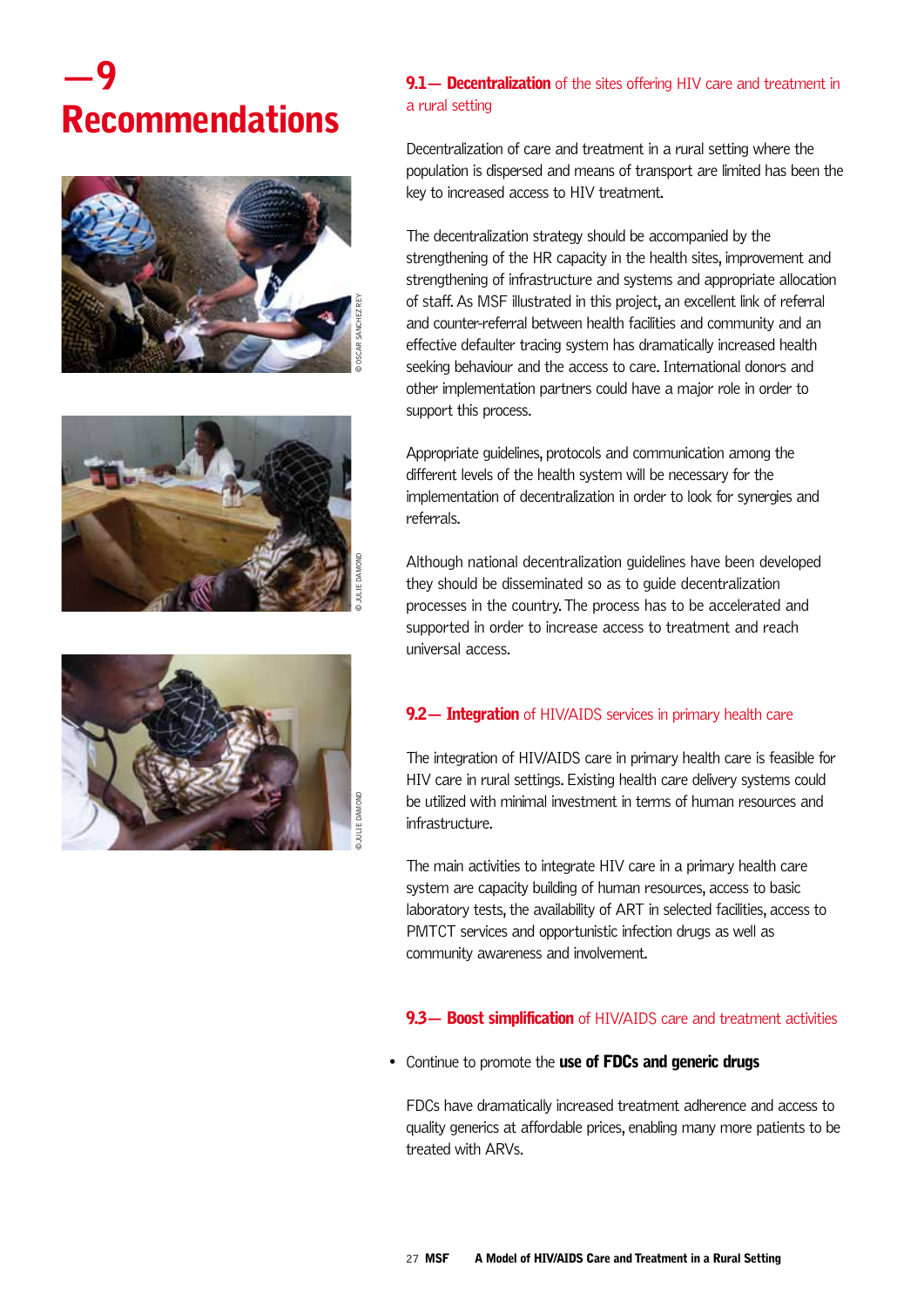





In 2008 Kenya introduced a new law, the Anti – Counterfeit Act. The objective of the Anti-Counterfeit Act 2008 (The Act) is "to prohibit trade in counterfeit goods, to establish the Anti-Counterfeit Agency, and for connected purposes".

Ambiguities in the definition of counterfeit products potentially include legally manufactured generics. This means that the 2008 Anti-Counterfeit Act risks banning the importation of essential life-saving medicines, which would hinder access to treatment for people living with HIV/AIDS. It would also paralyse the use of the pro-public health provision of 2001.

The 2008 Anti-Counterfeit Act should be clarified to ensure that measures taken to prevent counterfeit medicines reaching consumers do not hamper in any way trade in and access to legitimate generic medicines.

#### Boost and support initiatives that minimize the prices of new drugs

Newer and better ARVs are already used by patients in the US and Europe, but either are not available to people in developing countries or are simply too expensive, despite the recent recommendations by WHO. These newer drugs, with fewer side effects, are needed to gradually replace older treatments.

It is also a struggle for generic producers to develop fixed-dose combinations with these new drugs because different companies own the patents of the various drugs.

There is a way to produce new drugs at affordable prices: **the patent pool.** The patent pool is where drug companies share their drug patents with the pool so they still get their royalties. However at the same time, other companies, such as generic drug manufacturers and research institutions, can get hold of these patents to make cheaper drugs.

Kenyan civil society along with the GoK could join efforts to support the Patent Pool Initiative, advocating and creating awareness so that pharmaceutical companies join the patent pool. They could also align with other initiatives outside of Kenya to strengthen this campaign.

#### • Increase task shifting policies in HR

a) The lack of clinical officers is the main obstacle in providing the HIV Comprehensive Care Package. At the health facilities in Greater Busia District, MSF was contracting 72% of the COs needed, while for nurses this percentage was 28%. Poor distribution and retention practices are among the main causes of a lack of COs in the rural areas.

Therefore nurse initiated and managed ART (NIMART), as part of task shifting policies, could help overcome the obstacle of staff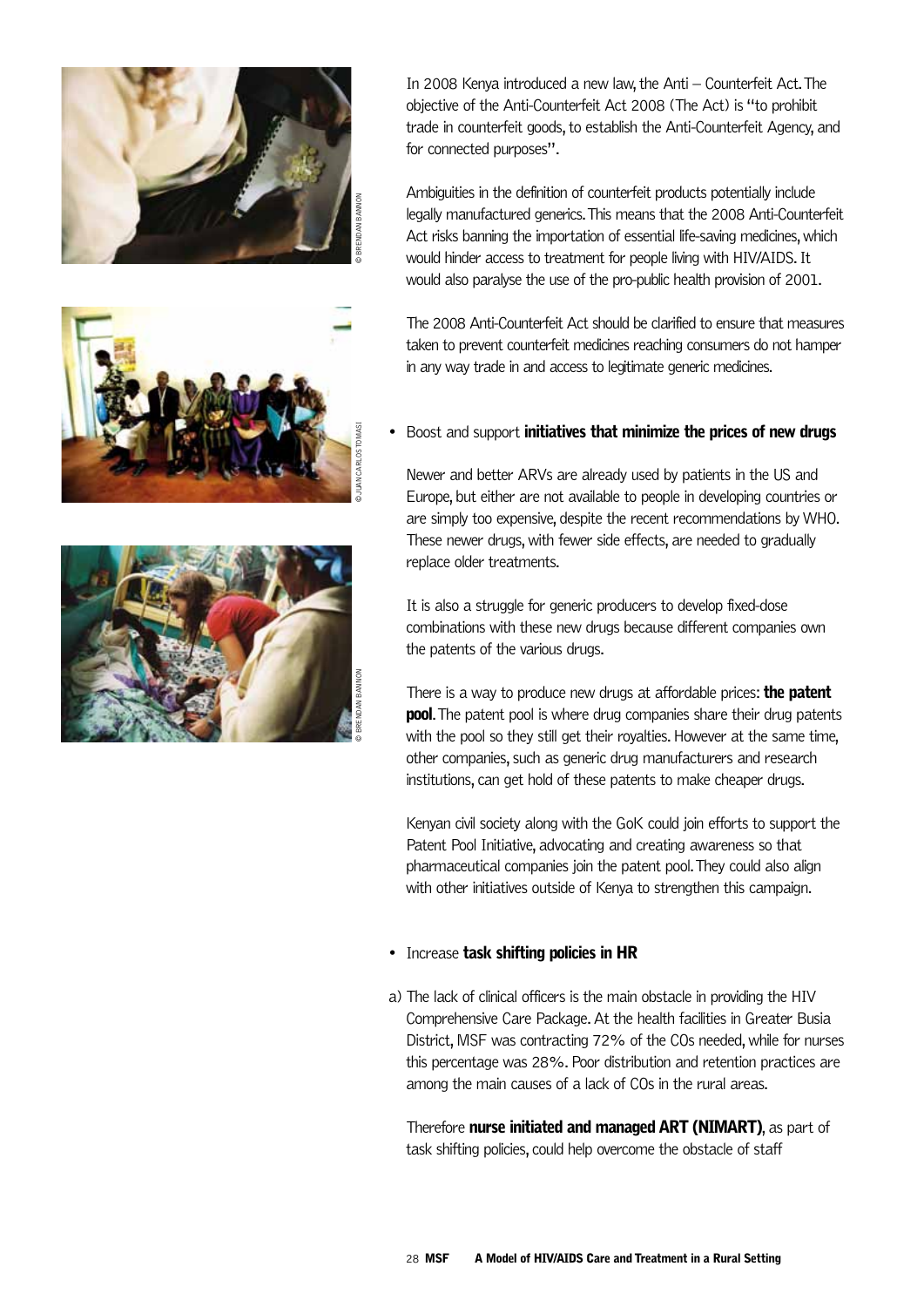





shortages. NIMART in Kenya is partially recognized as nurses follow up PLWH who are stable, but nurses do not initiate ART. As most of the staffing in health facilities consists of nurses, it would be helpful to allow them to initiate ARVs as is done in South Africa.

b) Another opportunity for task shifting lies with the peer counsellors. Among the additional staff that MSF hired in the rural health facilities there were fourteen trained peer counsellors who assumed duties previously carried out by nurses. This was an effective strategy to prove that task shifting to lay-peer counsellors works and even improves the uptake of HIV testing and the outcome of treatment education.

HIV Testing and Counselling (HTC) can be done by lay counsellors as long as they are trained and registered by the MoH as VCT counsellors. However clear job profiles for these positions are still non existent and they should be better accredited. Budget support to contract them should be given.

c) Creative approaches should be applied to guarantee the retention and sustainability of skilled HR in the current facilities.

In order to guarantee the absorption of staff that is temporarily sponsored by external partners, human resources should be recruited and employed through the Kenya Public Service Commission together with the MoH. This should be done at the onset of the project. Depending on the number of staff hired, sustained external funding for the time after the sponsoring period also needs to be secured. This can be achieved through strong coordination between central level government and development partners.

The handover of the remaining one site has shown how sometimes a lack of coordination and leadership in the takeover implementation can hamper efforts to implement or simply continue services that were already in place. This is despite the means and resources being available. Trained HR were transferred to other health facilities, a poorly organised selection process caused delays and brought non qualified HR for the position required and mentorship had to be repeated more than once in the same health facility.

#### 9.4— Provision of free access for the treatment of OI's and to laboratory services

Patients are currently facing challenges regarding access and continuity of care and treatment. Currently, as in some other countries, only some OI drugs are available, while other essential OI treatments are not. For example, chemotherapy for Kaposi's Sarcoma, which remains the most cost-prohibitive treatment for patients, is not available.

While CD4 monitoring is included in the free HIV care package other laboratory costs are not fully covered.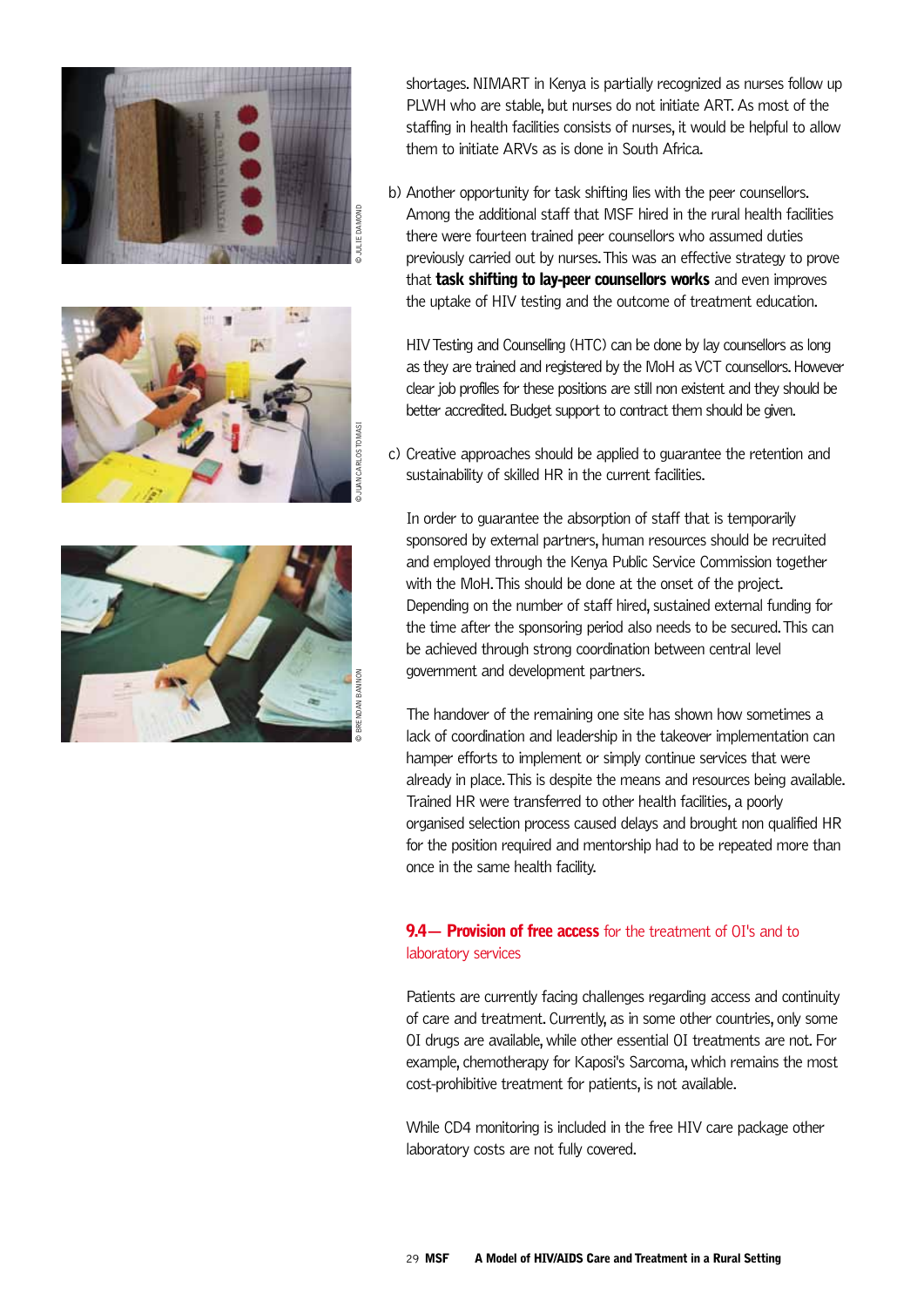





#### 9.5— Community involvement

Facility based care and treatment were linked to a large network of community health workers involved in home based care and defaulter tracing, and to peer educators and patient support groups. An additional network of male PMTCT volunteers was set up to reduce stigma and gender based barriers to PMTCT enrolment. The strong link with the community has contributed to impressive empowerment of PLWH, stigma reduction, a high level of HIV awareness, improved health seeking behaviour, very good treatment literacy, high adherence and a low rate of treatment failure.

Community involvement should be secured by incorporating the grassroots levels of communities and PLWH and providing them with skills, recognition and support.

#### 9.6— Stability in funding along with the flexibility to use funds and **independence from external funding of public donors** have been key issues.

This is necessary in order to be able to develop a coherent, successful and well planned programme responding to the real needs of PLWH. The programme needs to be divorced from any political agenda. It should focus on the continuation and quality of care of PLWH, and be able to complement the MoH services when needed.

The HIV crisis and the need to constantly improve models of care is a major challenge for the public health sector. External NGOs, with their freedom of flexible budgets and human resources, can be a crucial catalyst to get programmes off the ground. Once a new programme is running smoothly the Ministry of Health should take it over. However, this has not happened in Busia, with all of the sites being handed over to international partners, not to the MoH.

Ensuring sustainability of care and treatment of HIV/AIDS in the face of increasing needs will require increased resources from the public sector and external donors, and creative approaches in implementation. Moreover, improved information sharing and coordination among all actors is essential.

However a dangerous trend is underway in the global health policy arena which is also affecting Kenya. Rather than looking for ways to leverage and replicate the success of the AIDS public health revolution to improve global health, there are increasing calls for a diversion of foreign aid away from HIV/AIDS and towards other health priorities. The most glaring sign of this decreasing political commitment to HIV/ AIDS is a major funding deficit. This is already affecting those who are currently under treatment in Kenya and where 40% of PLWH who are in need of HIV treatment are still not receiving any.